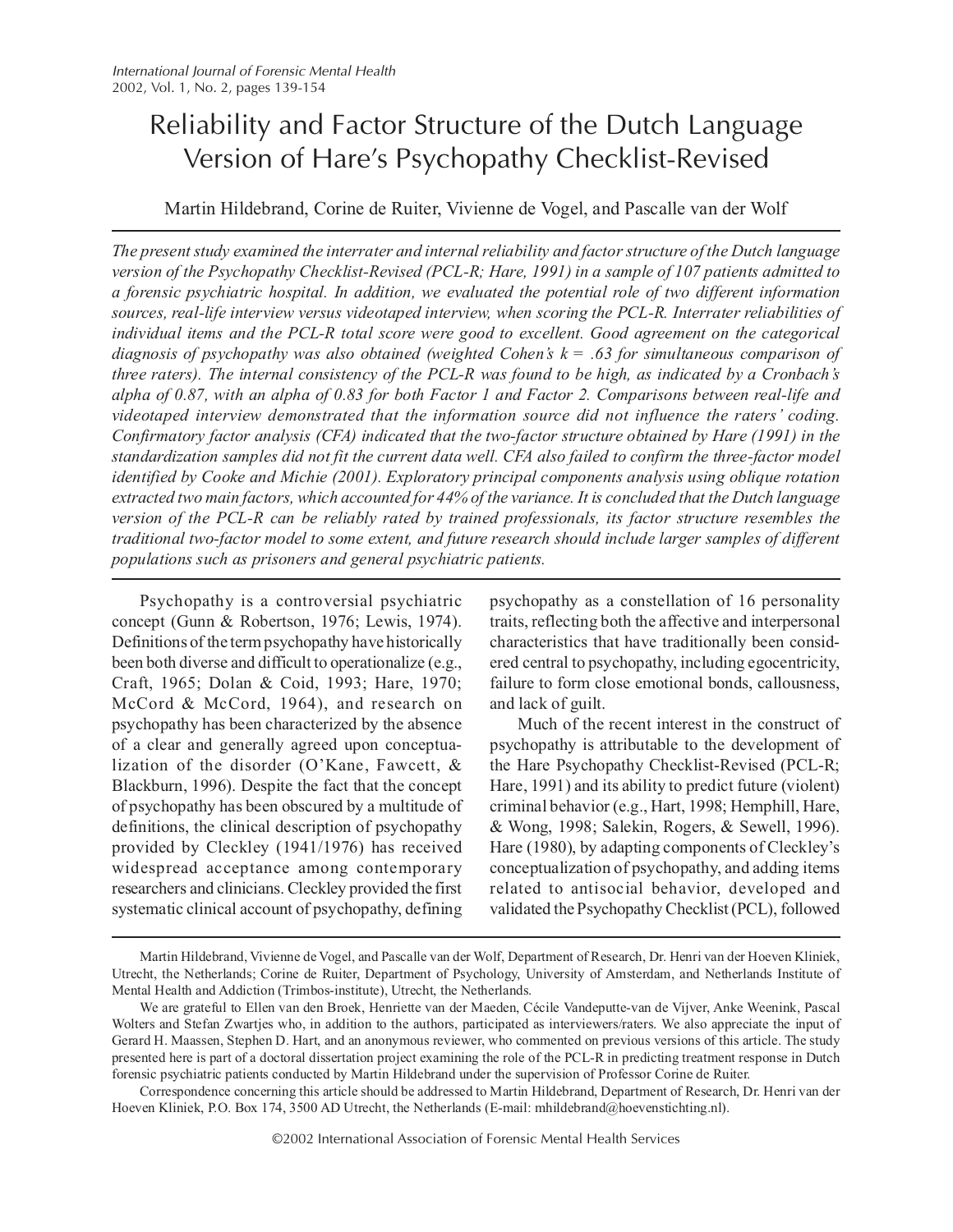by a revised version, the PCL-R (Hare, 1991). The PCL-R is a 20-item clinical construct scale completed on the basis of a semi-structured interview and file information. Items are scored on a three point scale (0 = *item does not apply*, 1 = *item applies to a certain extent*, 2 = *item definitely applies*). The total score can range from 0 to 40, reflecting the degree to which an individual resembles the prototypical psychopath. In the PCL-R manual, Hare (1991) suggested a cutoff score of 30 or more to assign a clinical diagnosis of psychopathy.

The Hare PCL-R was initially developed and validated with data from North American samples of male adult offenders and forensic psychiatric patients. A growing body of research has demonstrated the reliability and validity of the PCL-R for prison and forensic psychiatric samples in other countries (e.g., Grann, Långström, Tengström, & Stålenheim, 1998; Moltó, Poy, & Torrubia, 2000; Tengström, Grann, Långström, & Kullgren, 2000). In addition, reliability and validity studies with adolescent offenders (Brandt, Kennedy, Patrick, & Curtin, 1997; Forth & Burke, 1998; Forth & Mailloux, 2000), substance abusers (e.g., Alterman, Caccioloa, & Rutherford, 1993; Rutherford, Cacciola, Alterman, & McKay, 1996), female offenders (Salekin, Rogers, & Sewell, 1997), and even male and female non-criminals (Forth, Brown, Hart & Hare, 1996) have been conducted.

At least initially, factor analytic studies of the PCL (Haapasalo & Pulkkinnen, 1992; Harpur, Hakstian, & Hare, 1988; Templeman & Wong, 1984) and the PCL-R (e.g., Cooke, 1995; Hare, 1991; Hare et al., 1990; Hobson & Shine, 1998; Windle & Dumenci, 1999) showed that PCL(-R) psychopathy is a higher order clinical construct composed of two distinct and moderately correlated factors. PCL-R Factor 1 consisted of a cluster of eight items reflecting the affective and interpersonal features (core personality traits) of psychopathy, and has been labeled "Selfish, callous and remorseless use of others" (Hare, 1991; Hare et al., 1990). Factor 2 consisted of nine items reflecting the social deviance features of psychopathy and has been labeled "Chronically unstable and antisocial lifestyle." The remaining three items of the PCL-R (promiscuous sexual behavior, many short-term marital relationships and criminal versatility) did not load on either factor (Hare, 1991; Hare et al., 1990). Difficulty replicating the initial two-factor solution, however, has occurred in a number of selected samples, including female offenders (Salekin et al., 1997), African-American offenders (Kosson, Smith, & Newman, 1990), a mixed sample of community- and prison-based methadone patients (Darke, Kay, Finley-Jones, & Hall, 1998), and a large sample of substance-dependent male and female patients (McDermott et al., 2000). Furthermore, various researchers have proposed alternative conceptualizations of dimensions that might underlie the PCL and PCL-R (Darke et al., 1998; Haapasalo & Pulkkinnen, 1992; Raine, 1985). Recently, Cooke and Michie (2001) reexamined the adequacy of the two-factor model of psychopathy. They arrived at the conclusion that "although the two-factor model has served as a useful heuristic device to guide research on psychopathy, it does not provide an adequate structural model for psychopathy" (p. 173). Using confirmatory factor analysis, Cooke and Michie (2001) identified a three-factor hierarchical model, based on 13 of the 20 PCL-R items, in which a coherent superordinate factor (i.e., psychopathy), was underpinned by an interpersonal (*Deceitful interpersonal style*), affective (*Deficient affective experience*), and behavioral (*Impulsive and irresponsible behavioral style*) factor. Contrary to the two-factor model, the three-factor model places little emphasis on criminality.

## **THE PRESENT STUDY**

Implementation of the PCL-R for clinical use in any new (cultural) context should be accompanied by a thorough evaluation of the psychometric status of the instrument in that particular context. According to the cross-cultural literature, this should include examining of structural invariance (via confirmatory factor analysis) and metric invariance (via item response theory or differential item functioning; e.g., van de Vijver & Leung, 1997; Cooke, Kosson, & Michie, 2001). Different offender populations require separate norms and validity data, because findings from one sample may not be applicable to another. In the case of adoption of an instrument (i.e., the PCL-R) from one cultural group to another, one is interested in adopting the nomological network of the underlying construct tapped by the instrument,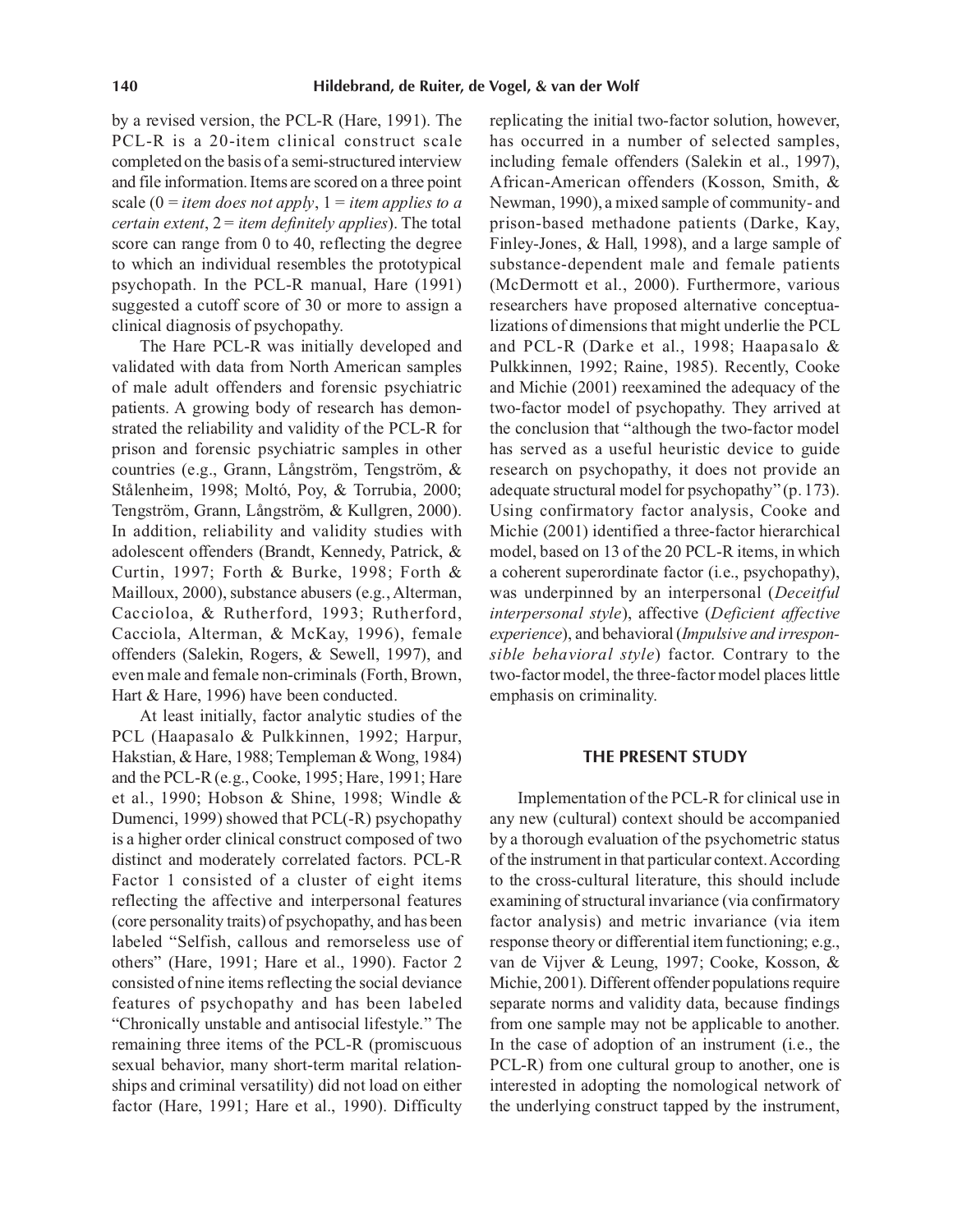#### **METHOD**

# **Setting**

The study was conducted at the Dr. Henri van der Hoeven Kliniek, a 110-bed forensic psychiatric hospital for the residential treatment of mentally disordered offenders who are sentenced by criminal court to involuntary commitment because of (severely) diminished responsibility for the offense(s) they committed. In terms of legal status, most patients admitted to our hospital are sentenced by criminal court to a '*maatregel van terbeschikkingstelling'* (*TBS*-order), a judicial measure which can be translated as 'disposal to be treated on behalf of the state'. The purpose of the TBS-order is to protect society from unacceptably high risks of recidivism, directly through involuntary admission to a forensic psychiatric hospital, and indirectly through the treatment provided there. Every one or two years the court re-evaluates the patient in order to determine whether the risk of (violent) recidivism is still too high and treatment needs to be continued. Theoretically, treatment under the TBS-order is of indefinite duration if the offender continues to pose a risk to society. (For discussions of TBS, see van Marle, 2002; de Ruiter & Hildebrand, in press). The average duration of residential treatment at the Dr. Henri van der Hoeven Kliniek is approximately four years.

# **Participants**

In total, the study sample consisted of a mixed sample of 107 patients (98 men, 9 women) with DSM Axis I and/or Axis II disorders which can be considered representative for forensic psychiatric patients in the Netherlands. A subset of 60 patients (51 men, 9 women) took part in the study of the interrater reliability of the PCL-R. Participants in the study of the psychometric properties of the Dutch PCL-R (internal consistency, factor structure) were 98 male patients. Earlier findings (e.g., Strachan, Williamson, & Hare, 1990, cited in Hare, 1991; also Silverthorn & Frick, 1997) suggest that there may be sex differences in the behavioral manifestations of PCL-R psychopathy. To exclude possible confounding influences, we therefore chose to

as established in the original culture. Relevant to the issue of cross-cultural adaptation, this nomological network can be understood as based on two sets of relationship: (1) the internal network of empirical relationships within the factor structure of the assessment instrument, and (2) the relationship of the instrument to external correlates associated with the construct of interest (Ben-Porath, 1990). To establish the cross-cultural validity of the PCL-R, both internal and external sets of relationships must be demonstrated to be invariant across cultural (or ethnic) groups. Approaches based on classical test theory have limited value in this regard (e.g., van de Vijver & Leung, 1997). Cross validation of the factor structure across groups using confirmatory factor analytic techniques and item response theory (IRT) modeling (Cooke & Michie, 1997; Cooke, Michie, Hart, & Hare, 1999), for example, have become widely used in psychological assessment research as a way to study the underlying structure of the data.

The generalizability of the PCL-R's dimensional structure has not yet been established for forensic psychiatric patients in the Netherlands. The present study was designed to examine the reliability and factor structure of the Dutch language version of the PCL-R in a sample of forensic psychiatric patients involuntarily admitted to the Dr. Henri van der Hoeven Kliniek, a forensic psychiatric hospital in the Netherlands. First, we examine the interrater reliability of PCL-R item and total scores as well as the internal reliability (item homogeneity and internal consistency) of the PCL-R. In addition, we examine the role of two different information sources in rating the PCL-R. Hare (personal communication, October 1997) suggested that different information sources (i.e., real-life interview versus videotaped interview) might play a role in the scoring of the PCL-R. Faceto-face interactions in a real-life interview might result in different general impressions, and thus different scores, than impressions based on videotaped interviews. Particularly scores on PCL-R items pertaining to essentially "soft" or "impressionistic" data (Cooke, 1995, p. 111), such as Item 1 (*Glibness/superficial charm*), Item 5 (*Conning/ manipulative*) or Item 7 (*Shallow affect*) may be more susceptible to a possible source effect, because they require a considerable degree of subjective judgement. Finally, we examine the factor structure of the Dutch language version of the PCL-R.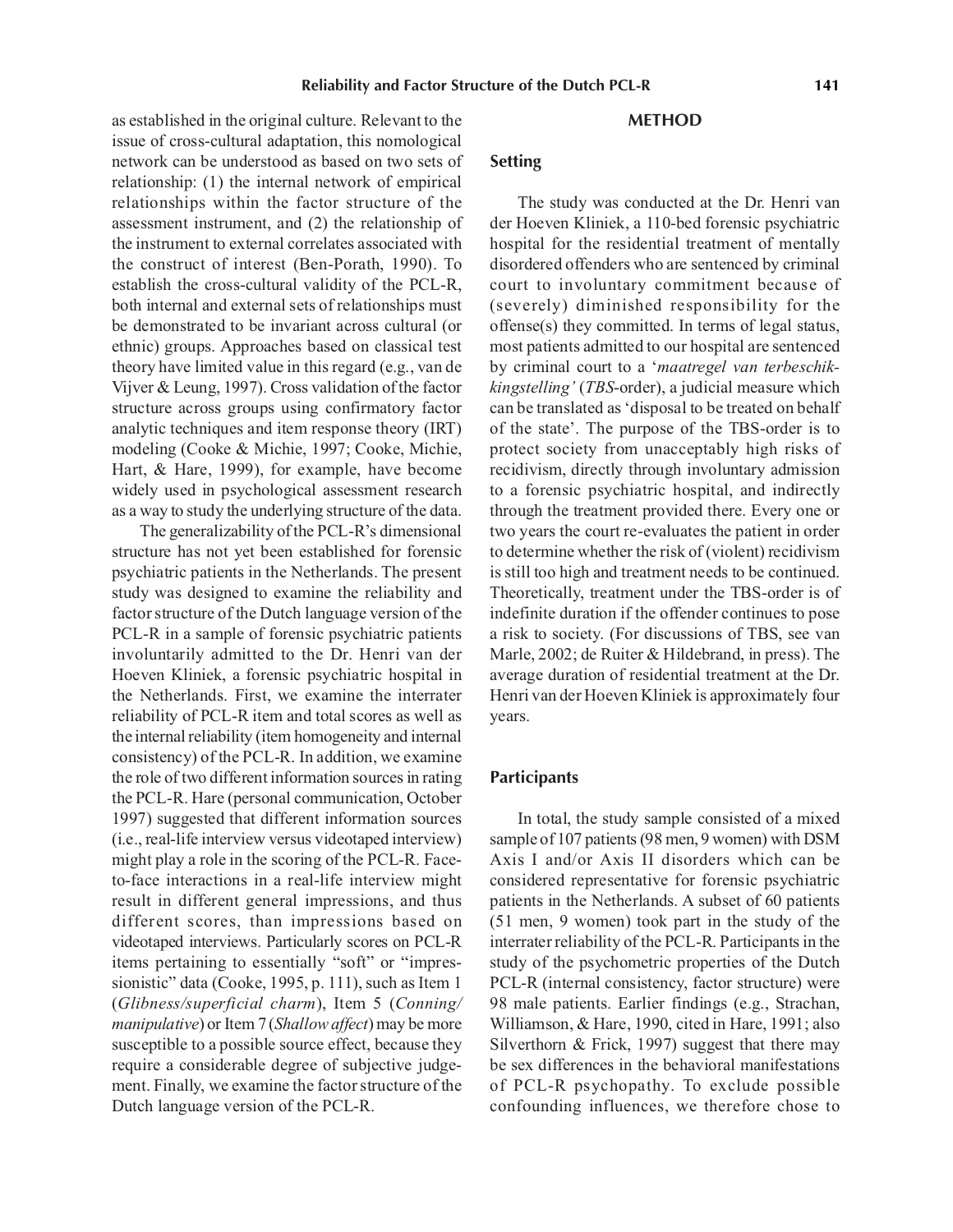examine internal consistency and factor structure in male patients only. Table 1 presents demographic and diagnostic characteristics of the total sample.

Mean age upon admission to the hospital was 31.5 years  $(SD = 8.0; \text{ range } 19-50)$  for the total sample (men: *M* = 31.3, *SD* = 7.9; women: *M* = 33.6,  $SD = 9.3$ ). In terms of ethnic origin, 77% of the sample was White, 14% was Afro-Caribbean, 6% was Mediterranean, and 4% other (e.g., Indonesian, Korean). Eighty-five patients (79%) were single. In terms of offenses, 52% of the sample was convicted for (attempted) murder/homicide, 23% for sexual offences (e.g., rape, pedosexual offenses), 8% for robbery with violence, 7% for arson, and the rest for (aggravated) assault or extortion.

Based on all available data, consensus DSM-IV Axis I disorders were established for all patients by MH and CdR, in cooperation with a seniordiagnostician and a senior psychotherapist of the hospital staff. Forty-nine patients (46%) met criteria for at least one substance-related disorder (e.g., alcohol, cannabis, polysubstance abuse/dependence); 14 patients (13%) met criteria for schizophrenia or other psychotic disorders and 7 for mood disorders. In addition, 18 patients (17%) received a diagnosis of paraphilia.

The Dutch language version (Van den Brink & de Jong, 1992; De Jong, Derks, van Oel, & Rinne, 1997) of the Structured Interview for Personality Disorders (SIDP-R; Pfohl, Blum, Zimmerman, & Stangl, 1989; SIDP-IV; Pfohl, Blum, & Zimmerman, 1997) was used for the assessment of DSM-III-R/ DSM-IV personality disorders (PDs). Our initial use of DSM-III-R diagnoses was dictated by the duration of the data collection, which started before the SIDP-IV interview became available. The prevalence of PDs was substantial in this sample. Nineteen patients met criteria for paranoid PD, 8 for schizoid PD or schizotypal PD, 47 for antisocial PD, 29 for borderline PD, 7 for histrionic PD, 26 for narcissistic PD, 14 for avoidant PD, 6 for dependent PD, 11 for obsessive-compulsive PD and 5 for passiveaggressive PD. Co-morbidity on Axis II was more common than a single diagnosis. Of the 87 patients given a PD diagnosis, 56 (64%) received multiple diagnoses. The mean number of PDs per patient for patients with at least one diagnosis was 2.1.

## **Assessment**

Since January 1996, newly admitted patients have been assessed upon admission (T0; baseline assessment) with a standardized psychological assessment battery. In order to provide information on treatment progress, all patients in our hospital are re-tested 18-24 months after admission (T1; followup 1), and again 42 months after admission (T2; follow-up 2). In November 1997, we also implemented PCL-R psychopathy assessment within our hospital.

PCL-R ratings of all patients in the study were based on the Dutch translation of the semi-structured interview schedule designed by Hare (1991) and a review of all the collateral information arriving with each patient upon admission to the hospital. The Hare PCL-R interview is a comprehensive interview concerning school adjustment, work history, future goals, finances, family background, sexual and intimate relationships, child and adolescent antisocial behavior and adult delinquency. For all patients, extensive collateral information was available, consisting of earlier psychiatric and psychological assessments for the court (at least one psychiatric and psychological evaluation per patient), police reports of past and current offense(s), prior commitments to treatment facilities, and information on family background. The authorized Dutch translation of the Hare PCL-R manual and the scoring sheet were used (Vertommen, Verheul, de Ruiter, & Hildebrand, 2002).

#### **Raters and Training**

In total, a pool of 10 raters (three men, seven women) was used to administer the PCL-R interviews. Four raters (the authors) took part in the interrater reliability study. Seven raters were M.A. (clinical) psychologists; two raters had a degree in mental health science (M.Sc.) of whom one (MH) also had a degree in law, and one rater is a Ph.D. clinical and forensic psychologist (CdR). All raters were familiar with DSM-IV Axis I/Axis II disorders (American Psychiatric Association, 1994) and had experience in psychological assessment and/or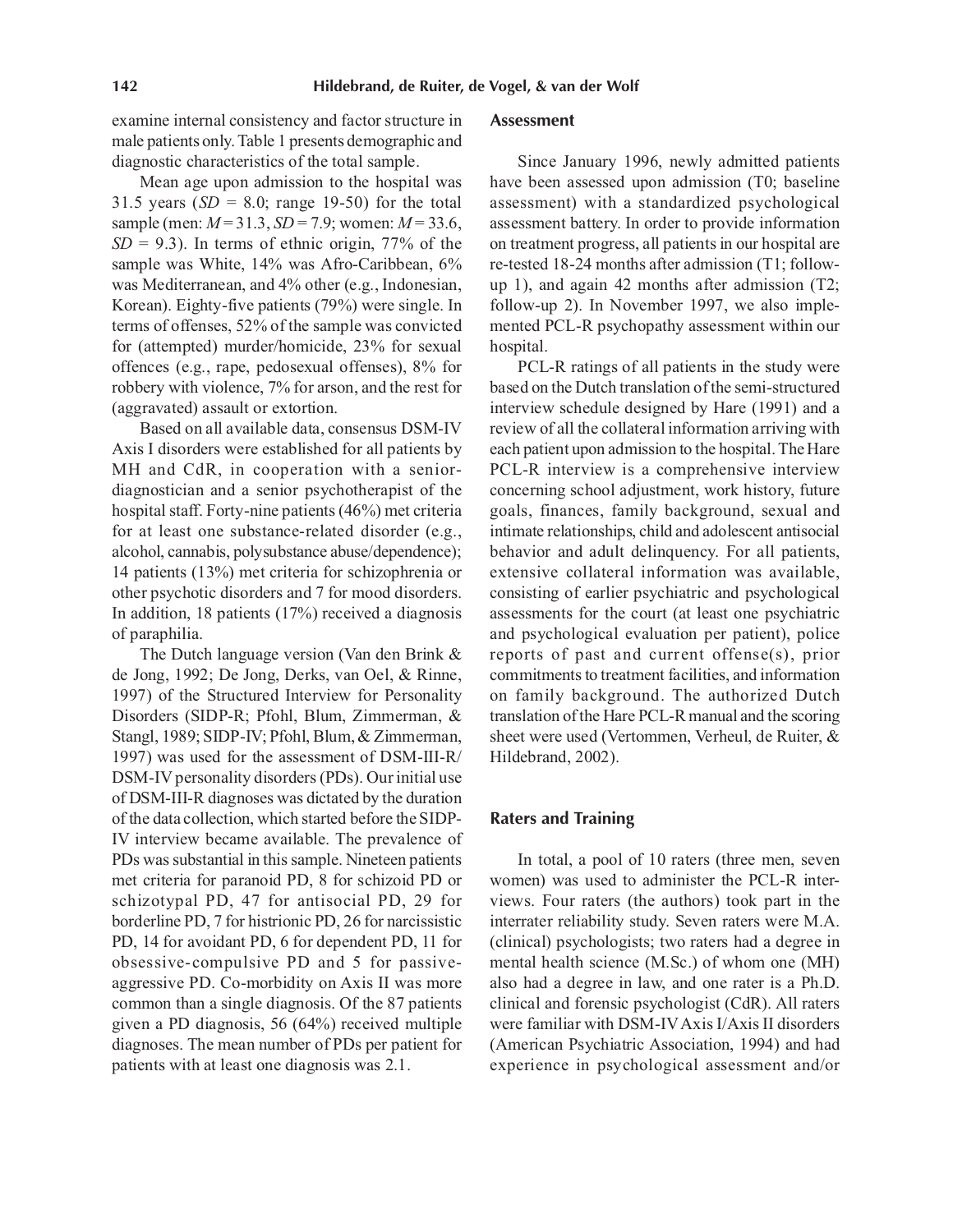|                   |                                | $\boldsymbol{N}$ | $\frac{0}{0}$ |
|-------------------|--------------------------------|------------------|---------------|
| <b>Sex</b>        | Male                           | 98               | 91.6          |
|                   | Female                         | 9                | 8.4           |
| Age (years)       | 18-30                          | 54               | 50.5          |
|                   | $31 - 40$                      | 36               | 33.6          |
|                   | $41 - 50$                      | 17               | 15.9          |
| Ethnic origin     | White                          | 82               | 76.6          |
|                   | Afro-Caribbean                 | 15               | 14.0          |
|                   | Mediterranean                  | 6                | 5.6           |
|                   | Other                          | 4                | 3.8           |
| Index offence     | Murder/homicide                | 56               | 52.3          |
|                   | Sexual offence                 | 25               | 23.4          |
|                   | Robbery                        | 8                | 7.5           |
|                   | Arson                          | $\overline{7}$   | 6.5           |
|                   | Other                          | 11               | 10.3          |
| Axis I diagnosis  | Any Axis I disorder            | 91               | 85.0          |
|                   | Any substance abuse/dependence | 49               | 45.8          |
|                   | Psychotic disorder             | 14               | 13.1          |
|                   | Mood disorder                  | $\overline{7}$   | 6.5           |
|                   | Paraphilia                     | 18               | 16.8          |
|                   | Pathological gambling          | 11               | 10.3          |
| Axis II diagnosis | Paranoid                       | 19               | 18.4          |
|                   | Schizoid                       | $8\,$            | 7.8           |
|                   | Schizotypal                    | 8                | 7.8           |
|                   | Antisocial                     | 47               | 45.6          |
|                   | Borderline                     | 29               | 28.2          |
|                   | Histrionic                     | $\overline{7}$   | 6.8           |
|                   | Narcissistic                   | 26               | 25.2          |
|                   | Avoidant                       | 14               | 13.6          |
|                   | Dependent                      | 6                | 5.8           |
|                   | Obsessive-compulsive           | 11               | 10.7          |
|                   | Passive-aggressive             | 5                | 4.9           |
|                   | Any Axis II disorder           | 87               | 84.5          |

Table 1 *Sample characteristics (N =107)*

*Note*. DSM-III-R/DSM-IV Axis II diagnoses of 103 patients.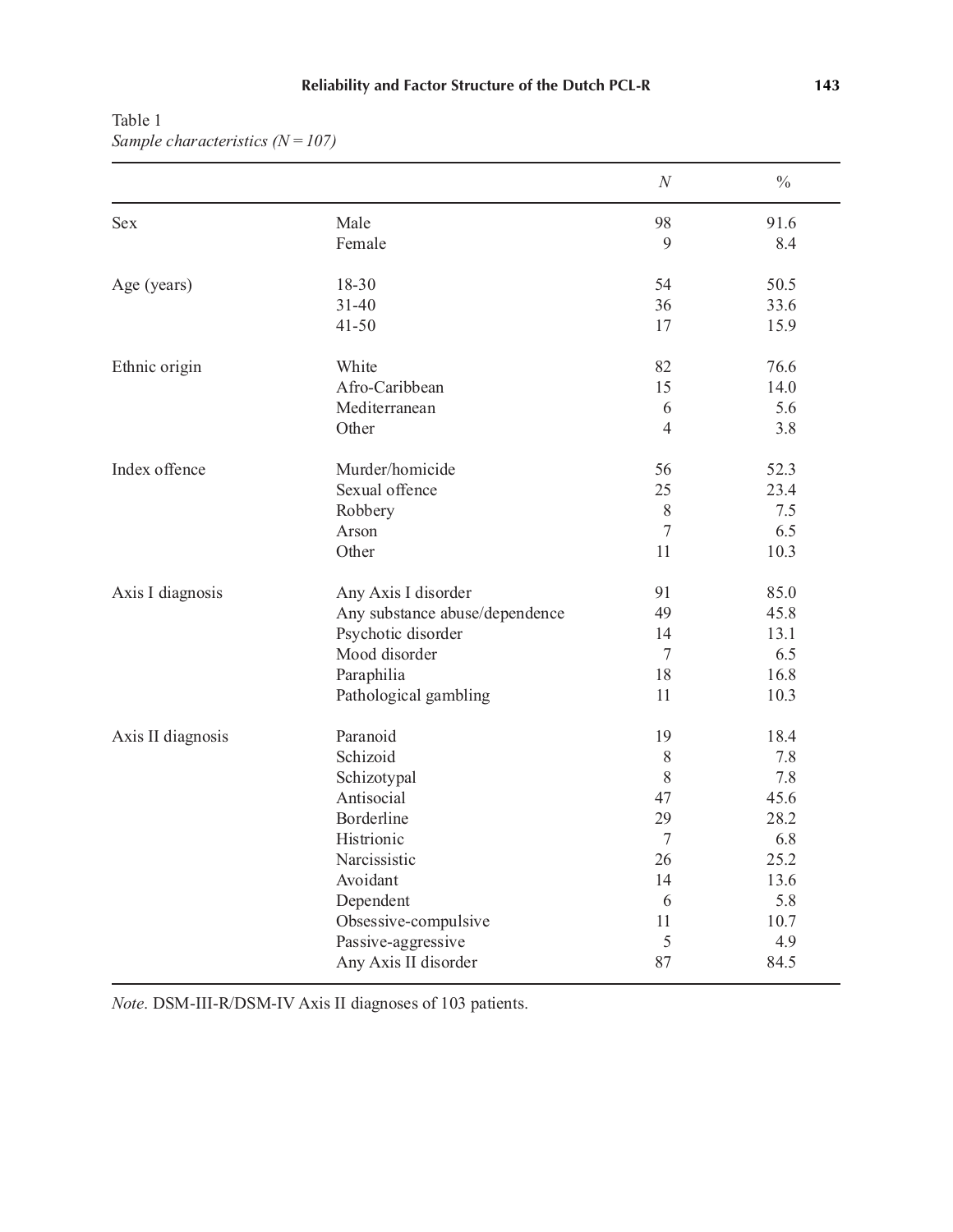treatment of (forensic) psychiatric patients. All raters were trained extensively in administration and scoring of the PCL-R, either by Drs. Robert D. Hare and David Cooke in a three-day PCL-R workshop held at the Dr. Henri van der Hoeven Kliniek in October 1997; by Drs. Robert D. Hare and Stephen D. Hart in a three-day PCL-R workshop (Nijmegen, April 2000), or by Dr. Stephen D. Hart in a PCL-R workshop in Amsterdam (February 2001). In addition, the four raters who took part in the interrater reliability study (see Procedure) reviewed videotaped interviews of four patients and discussed PCL-R scores in detail to improve and sharpen the coding of the PCL-R criteria, prior to the reliability study.

## **Procedure**

As a general rule, PCL-R interviews are videotaped in our hospital. However, patients have to give their written informed consent before videotaping the interview. Thus, patients were selected on their willingness to give informed consent and to cooperate with the interview process. If a patient refused to give informed consent for videotaping the interview, one rater conducted the interview while a second rater was present as an observer. After independent review of all available information (interview and file information), each rater scored the PCL-R and a meeting was planned to obtain a final (consensus) rating for that patient. This procedure, which is recommended by Hare (1991, 1998), was chosen to maximize scoring accuracy. The PCL-R consensus scores are used in all subsequent data-analyses. If a patient refused videotaping the interview and also the presence of a second observer during the interview, PCL-R scores were based on the judgment of a single interviewer  $(n = 7)$ . In all other cases, PCL-R consensus scores were based on independent PCL-R ratings of at least two independent raters.

To determine the interrater reliability of the PCL-R, videotaped interviews of 60 patients were rated independently by the interviewer and by two raters who watched the videotape of the interview (video versus vis-à-vis interview). In this way we were able to study the potential influence of information source on the PCL-R score (source effect). We do not know of any prior research that investigated the role of interview source in PCL-R ratings. Therefore, we could not draw on previous findings to set an expected effect size. However, because PCL-R ratings are only partially based on interview data, we expected the size of the source effect to be small. For analysis of variance with equal *Ns* in three samples (i.e., videorater 1 versus videorater 2 versus interviewer) a small effect size, in terms of *f*, is "generally found in the .00 - .40 range" (Cohen, 1988, p. 284). The power value of the *F* test for the main effect of source, given a significance level a of .05, effect size  $f = .20$ , sample size  $n = 60$  and degrees of freedom for the numerator of the  $F$  ratio = 2, is given as .67. This means that the *a priori* probability of rejecting the null hypothesis (i.e., the hypothesis that there is a source effect) is .67. For  $\alpha = .05$  and  $f =$ .40, the power is .99.

The PCL-R interviews in the interrater reliability study were conducted by three of the four raters. PCL-R interviews with female patients  $(n = 9)$  were equally distributed among the interviewers. Each interviewer conducted 20 interviews and also rated 15 videotaped interviews from each of the other two interviewers. The fourth rater viewed 30 videotaped interviews conducted by the interviewers, 10 of each interviewer. All raters had access to the same collateral information. Occasionally, raters had been in contact with the patient previously for other psychodiagnostic activities (especially for patients interviewed at T1). However, none of the raters had been in contact previously with a patient for psychotherapy. The mean duration of the 60 PCL-R interviews in the reliability study was 165 minutes  $(SD = 47)$ , varying from 50 to 296 minutes.

#### **RESULTS**

#### **Descriptive Statistics**

The mean total consensus score of the PCL-R for the 98 male patients was  $21.25$  (*SD* = 8.41), with a range from 3 to 38, a median score of 21.10 and a mode of 17.0 (see also Table 2). A *t* test revealed no significant difference between the total PCL-R scores of White  $(n = 75)$  versus non-White  $(n = 23)$ participants,  $t(96) = .21$ , n.s. The kurtosis of the PCL-R score was  $-.77$  (*SE* = .49). PCL-R scores were normally distributed, Kolmogorov-Smirnov *Z* = .60.,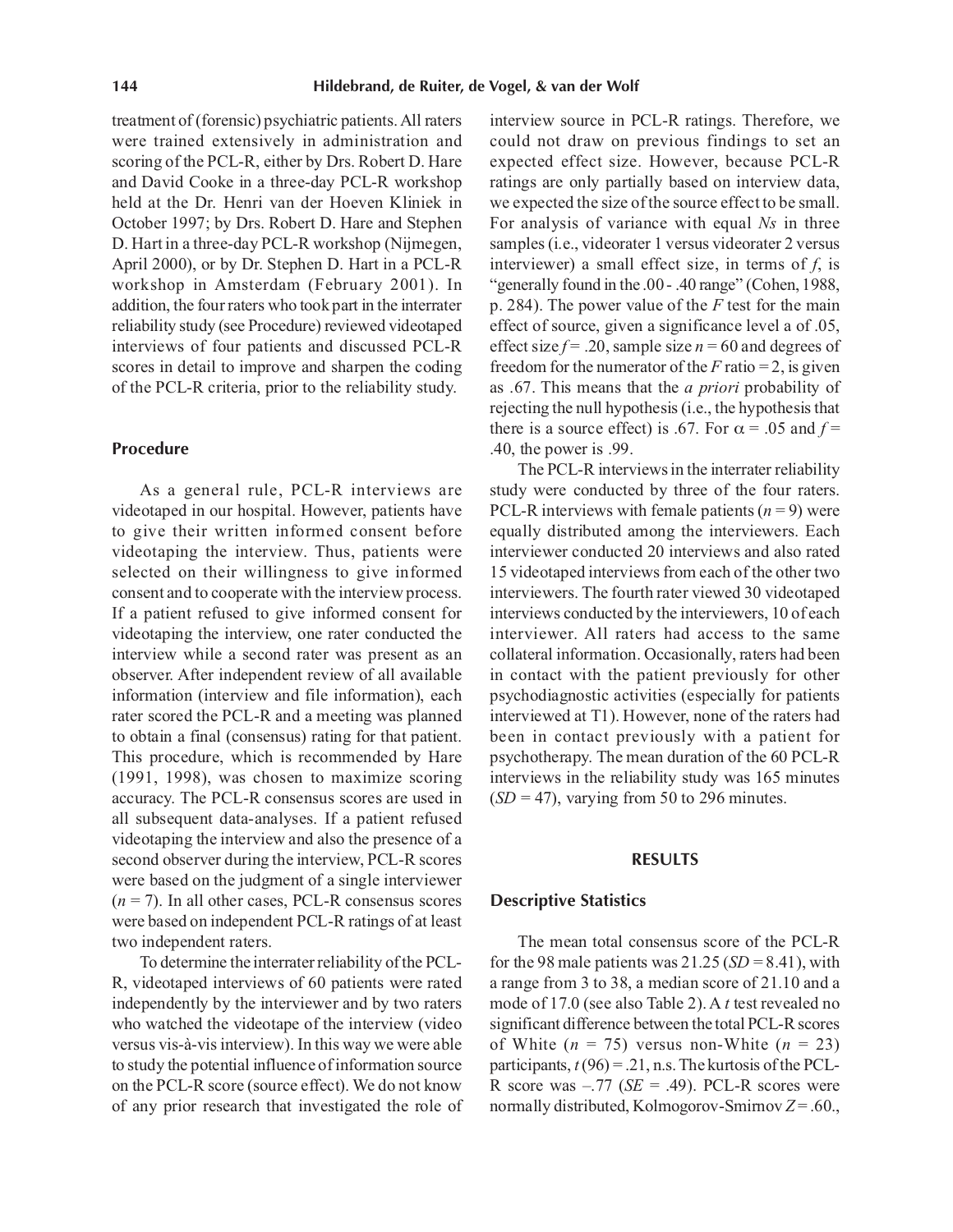Table 2

|                      | Mean  | SD   | Internal<br>consistency | Item<br>homogeneity | Interrater<br>reliability |
|----------------------|-------|------|-------------------------|---------------------|---------------------------|
| PCL-R total score    | 21.25 | 8.41 | .87                     | .26                 | .88                       |
| PCL-R Factor 1 score | 9.42  | 3.73 | .83                     |                     | .76                       |
| PCL-R Factor 2 score | 9.14  | 5.00 | .83                     |                     | .83                       |

*Descriptive statistics, internal consistency (Cronbach's a), item homogeneinity (mean inter-item correlation), and interrater reliability (intraclass correlation coefficient; ICC) of PCL-R total and factor scores*

*Note.* PCL-R = Psychopathy Checklist-Revised. PCL-R scores are adjusted sums of 98 male patients. For ICCs,  $N = 60$ . Single rater ICCs were calculated using a two-way random effects model. — = not calculated.

 $p = .86$ . The mean Factor 1 score was  $9.42$  (*SD* = 3.73) and the mean Factor 2 score was 9.14 (*SD* = 5.0). For female patients  $(n=9)$ , the mean total score was  $12.24$  (*SD* = 6.66; range from 2 to 22), the mean Factor 1 score was  $5.22$  (*SD* = 2.99), and the mean Factor 2 score was 5.19 (*SD* = 3.15).

When a cut-off point of 30 was used, 20 of the male patients (20%) were classified as 'psychopaths.' When a lower threshold of 26 was applied, which is often used in European research (Grann et al., 1998; Rasmussen, Storsæter, Levander, 1999), 32 patients (33%) were classified as psychopathic.

It can be seen from Table 3 that individual PCL-R item means ranged between 0.36 for Item 17 (*Many short-term marital relationships*) to 1.55 for Item 16 (*Failure to accept responsibility for own actions*). Table 3 further indicates that a relatively high proportion of missing values was found for Items 17 (*Many short-term marital relationships*; 11%) and 19 (*Revocation of conditional release*; 28%).

## **Reliability Analysis**

*Interrater reliability.* Interrater reliability for PCL-R total and factor scores, as well as for individual PCL-R items was estimated by means of the intraclass correlation coefficient (ICC; Shrout & Fleiss, 1979; McGraw & Wong, 1996). This coefficient expresses the reliability of a rating by one rater generalized to the population of raters, from which the sample of raters was taken. In other words, ICCs estimate the equivalence of repeated measurements made on the same subjects. The following

categories are often used for evaluating the observed reliability (Fleiss, 1986):  $R \ge 0.75$  = excellent; 0.40 ≤  $R$  < 0.75 = fair to good; R < 0.40 = poor. A twoway random effects model type was used for computing the ICC. With the use of a two-way ANOVA, it is possible to measure how much of the total variance in the observed scores is a result of between-subject variation, between-rater variation and uncontrollable (random) variation. The random effects model is appropriate when the raters involved in the study are a random sample of a population of possible raters who will later use the instrument under evaluation. Because raters were not crossed with patients in one 60 X 3 design, it is best to describe the interrater reliability study as consisting of one 30 X 3 design and three 10 X 3 designs. Given the unequal *n*s, weighted average single measure ICC correlations were calculated for individual PCL-R items, as well as for PCL-R Factor 1, Factor 2, and total scores.

The single measure ICC for the PCL-R total score was .88; for Factor 1, it was .76, and for Factor 2, it was .83. At the level of individual PCL-R items, in general, ICCs were good to excellent (*Mdn* = .67, range .46 to .80). Table 3 details interrater reliabilities for all PCL-R items. The highest single measure ICCs were obtained for Items 3 (*Need for stimulation/proneness to boredom*; .80), and 11 (*Promiscuous sexual behavior*; .80). Four items, including three loading on Factor 1, had reliabilities less than .60. Interrater reliabilities of PCL-R Factor 1 items tend to be slightly lower than reliabilities of Factor 2 items (*Mdn* ICC for Factor  $1 = .63$ , for Factor  $2 = .67$ ).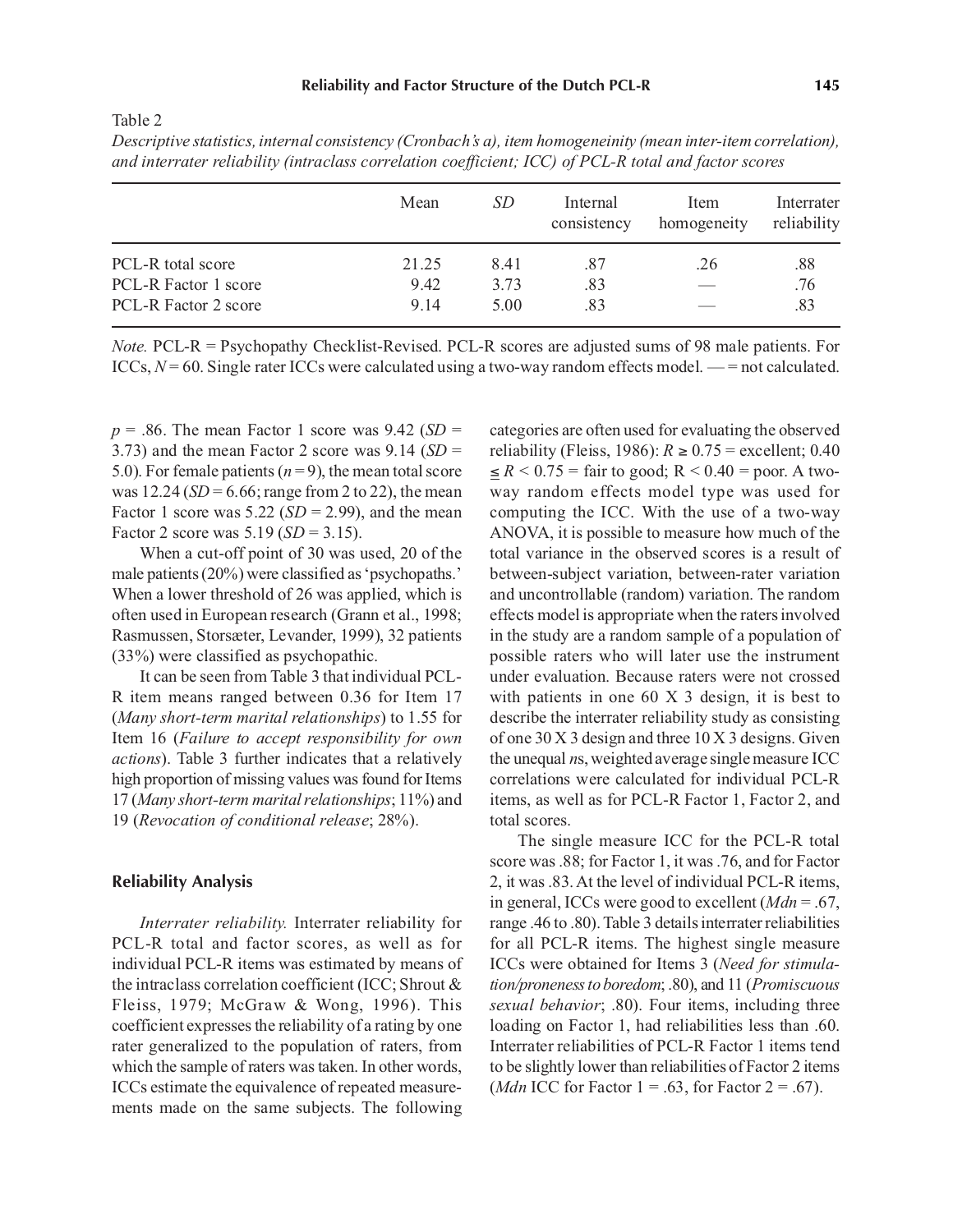## Table 3

*Frequency of item scores, descriptive statistics, corrected item-total correlations, and interrater reliability (intraclass correlation coefficient; ICC) of individual PCL-R items*

|                                        | Value label<br>(n) |    |                |                  |      |      |                    |            |
|----------------------------------------|--------------------|----|----------------|------------------|------|------|--------------------|------------|
| Item description                       | $\theta$           | 1  | $\overline{2}$ | Omitted          | Mean | SD   | Item-<br>total $r$ | <b>ICC</b> |
| 1. Glibness/superficial charm          | 58                 | 24 | 16             | $\boldsymbol{0}$ | 0.57 | 0.76 | .49                | .46        |
| 2. Grandiose sense of self worth       | 30                 | 38 | 30             | $\boldsymbol{0}$ | 1.00 | 0.79 | .38                | .51        |
| 3. Needs stimulation/prone to boredom  | 27                 | 39 | 32             | $\theta$         | 1.05 | 0.78 | .60                | .80        |
| 4. Pathological lying                  | 29                 | 44 | 25             | $\boldsymbol{0}$ | 0.96 | 0.74 | .53                | .65        |
| 5. Conning/manipulative                | 20                 | 35 | 43             | $\boldsymbol{0}$ | 1.23 | 0.77 | .51                | .66        |
| 6. Lack of remorse or guilt            | 10                 | 35 | 53             | $\boldsymbol{0}$ | 1.44 | 0.67 | .63                | .69        |
| 7. Shallow affect                      | 13                 | 49 | 36             | $\boldsymbol{0}$ | 1.23 | 0.67 | .26                | .60        |
| 8. Callous/lack of empathy             | 13                 | 49 | 36             | $\theta$         | 1.23 | 0.67 | .45                | .52        |
| 9. Parasitic lifestyle                 | 39                 | 32 | 24             | 3                | 0.84 | 0.80 | .64                | .68        |
| 10. Poor behavioral controls           | 22                 | 32 | 44             | $\boldsymbol{0}$ | 1.22 | 0.79 | .47                | .65        |
| 11. Promiscuous sexual behavior        | 32                 | 16 | 48             | 2                | 1.17 | 0.90 | .14                | .80        |
| 12. Early behavior problems            | 63                 | 17 | 15             | 3                | 0.49 | 0.76 | .33                | .79        |
| 13. Lack of realistic, long term goals | 37                 | 24 | 37             | $\boldsymbol{0}$ | 1.00 | 0.87 | .59                | .52        |
| 14. Impulsivity                        | 22                 | 37 | 39             | $\boldsymbol{0}$ | 1.17 | 0.77 | .57                | .67        |
| 15. Irresponsibility                   | 16                 | 32 | 50             | $\boldsymbol{0}$ | 1.35 | 0.75 | .56                | .63        |
| 16. Failure to accept responsibility   | 10                 | 24 | 64             | $\boldsymbol{0}$ | 1.55 | 0.68 | .51                | .67        |
| 17. Many short-term marital relations  | 66                 | 11 | 10             | 11               | 0.36 | 0.68 | .40                | .79        |
| 18. Juvenile delinquency               | 47                 | 16 | 31             | 4                | 0.83 | 0.90 | .36                | .78        |
| 19. Revocation of conditional release  | 17                 | 9  | 45             | 27               | 1.39 | 0.85 | .42                | .77        |
| 20. Criminal versatility               | 26                 | 30 | 42             | $\boldsymbol{0}$ | 1.16 | 0.82 | .60                | .76        |

*Note.* PCL-R = Psychopathy Checklist-Revised. Item frequencies, means and standard deviations, and itemtotal correlations are based on (adjusted sum) PCL-R consensus ratings from 98 male patients. For interrater reliability analyses,  $N = 60$ . However, due to omitted items by at least one of the raters, ICCs for item 4 ( $n =$ 59), item 9 (*n* = 59), item 12 (*n* = 57), item 17 (*n* = 54), item 18 (*n* = 57), and item 19 (*n* = 38) are based on smaller sample sizes. Single rater ICCs were calculated using a two-way random effects model. All ICCs were significantly greater than  $0 (p \le 0.05)$ .

Agreement on PCL-R categorical diagnoses was assessed using generalized Cohen's kappa (k; Cohen, 1980). This statistic indicates the agreement between raters corrected for agreement by chance, and is considered the standard index of diagnostic agreement for categorical data (Shrout, Spitzer, & Fleiss, 1987). The same diagnostic categories that are used for evaluating the ICCs are used for evaluating the kappa. Comparison of PCL-R categorical diagnoses among the three raters showed good agreement, weighted average Cohens's  $k = .63$ , for the presence versus absence of PCL-R psychopathy (adjusted sum total score  $\geq$  30). We also examined categorical agreement between raters using a lower diagnostic cut-off score of 26. This revealed an even better agreement on categorical diagnosis between the three raters, Cohens's  $k = .72$ . Furthermore, in 54 of the 60 cases (90%) the raters agreed on the presence or absence of psychopathy (PCL-R  $\ge$  30); 11 patients (18%) received a diagnosis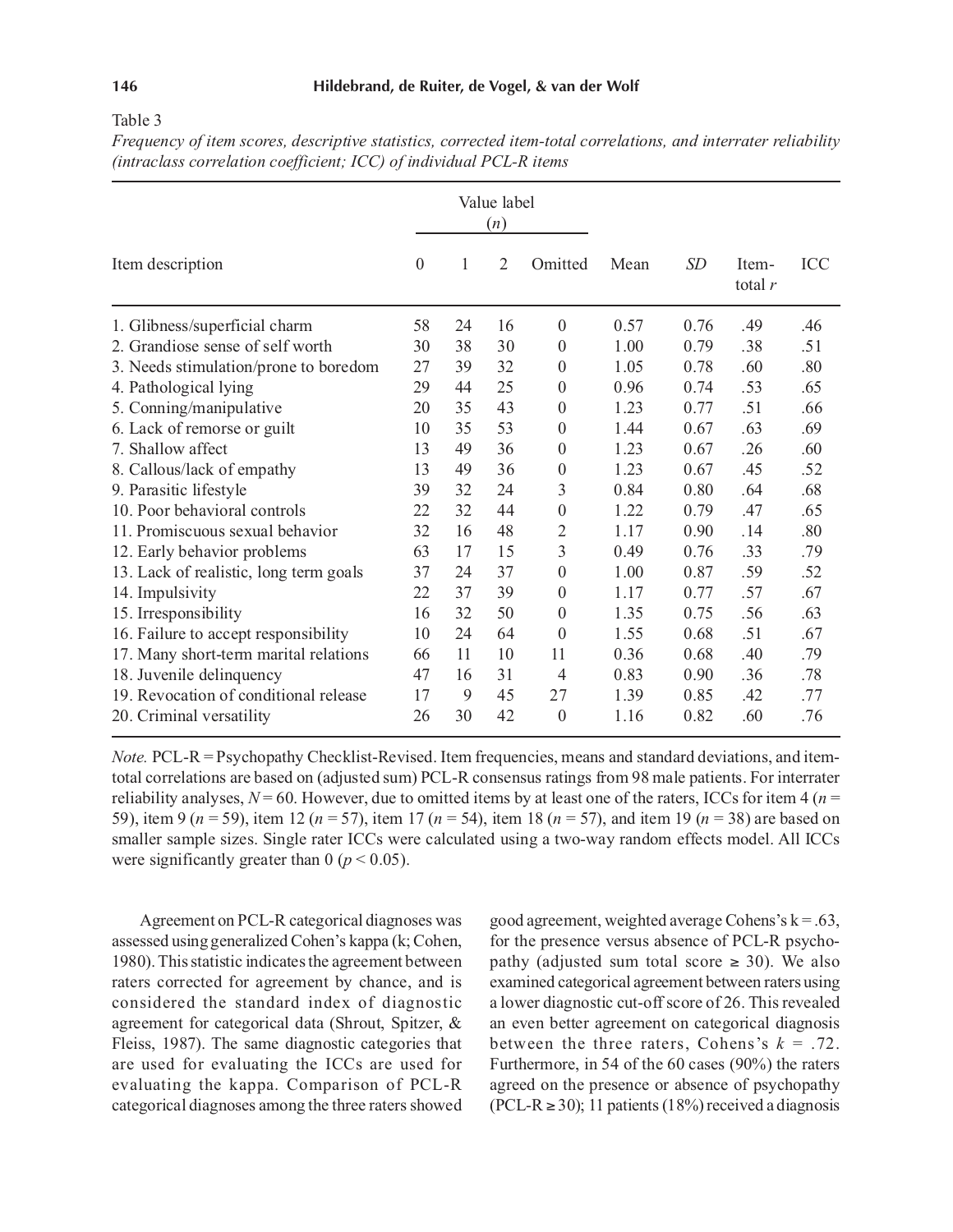of psychopathy from at least one of the three raters, six patients (10%) received a psychopathy diagnosis from at least two raters, while all three raters gave five patients (8%) a psychopathy diagnosis. In addition, in 47 of the 60 cases (78%), PCL-R scores between the three raters did not differ more than five points. In three cases, however, rather extreme differences ( $\geq 10$  points) between raters were found.

*Interviewer ratings versus ratings conducted by video-observers.* A source (interview versus video) by rater (Raters 1 through 4) ANOVA was performed on all individual PCL-R items and the PCL-R total score. Neither the main effects for source and rater, nor the Source X Rater interaction, were significant for any of the PCL-R items or the PCL-R total score. This indicates that the information source (i.e., reallife interview versus a videotaped interview) did not affect the scoring of the rater to a significant degree.

*Internal consistency.* The internal consistency of the PCL-R was examined in the sample of 98 male patients using Cronbach's coefficient alpha, and was found to be high, alpha  $= .87$ , with an alpha coefficient of .83 obtained for Factors 1 and 2. These figures are comparable to those obtained with the standardization sample (Hare, 1991). To provide a more fine-grained analysis of internal consistency, we also examined corrected item-total correlations for each PCL-R item in this sample (see Table 3). With the exception of Items 7 (*Shallow affect*), 11 (*Promiscuous sexual behavior*), and 12 (*Early behavior problems*), all items had corrected itemto-total correlations  $\geq$  .35, indicating that they all contribute significantly to the PCL-R total score; 10 of the 20 items had item-total correlations of .50 or higher. The highest correlations were obtained for Items 9 (*Parasitic lifestyle*; *r* = .64) and 6 (*Lack of remorse or guilt*;  $r = .63$ ). The mean inter-item correlation<sup>1</sup> was .26, which is above the suggested cut-off of .20 for a scale to be considered homogeneous (Green, Lissitz, & Mulaik, 1977).

# **Factor Analysis**

To determine whether the oblique two-factor structure of the PCL-R (Hare, 1991; Harpur et al., 1989) could be replicated in the current sample of 98 male forensic psychiatric patients, a confirmatory factor analysis (CFA) was performed. The question in CFA is whether the correlations among variables are consistent with a hypothesized factor structure. Compared to exploratory FA, CFA offers more definitive empirical evidence of the underlying factor structure of a scale (Floyd & Widaman, 1995). Model feasibility was assessed using LISREL 8 (Jöreskog & Sörbom, 1993), with maximum likelihood estimation. A simple factor structure was modeled with eight variables loading on Factor 1 and nine variables loading on Factor 2 as in the original solution (Hare, 1991; Harpur et al., 1989). Because each measure of fit has limitations and no agreed methods for absolutely determining goodness of fit exist (Kline, 1998; Tabachnick & Fidell, 2001) the quality of fit was estimated using multiple indices.

Findings indicate that the two-factor model proposed by Hare (1991) did not fit our data well,  $\chi^2$  $(118, N = 98) = 561.8, p < .001$ , root mean square error of approximation (RMSEA) = .16 (90% Ci = .14 - .17), standardized root mean square residual  $(SRMR) = .13$ , non-normed fit index  $(NNFI) = .50$ , comparative fit index  $(CFI) = .57$ . The estimates for those parameters between the items and the factors they were supposed to load on, ranged from 0.55 to 0.87, while the estimate for the covariance relationship between the two factors was 0.50. Post hoc model modifications were performed in an attempt to develop a better fitting model. On the basis of the Lagrange multiplier test, a path predicting Item 14 (*Impulsivity*) from Factor 1 (i.e., allowing Item 14 to load on Factor 2 as well as on Factor 1) was added. A chi-square difference test indicated that the model was significantly improved by addition of this path, change in  $\chi^2$  (1,  $N = 98$ ) = 20.9,  $p < .001$ . The modified model also indicated a bad fit,  $\chi^2$  (117, *N* =  $98$ ) = 540.9,  $p < .001$ , RMSEA = .15 (90% CI = .14)  $-$ .17), SRMR = .12, NNFI = 52, CFI = .59. Examination of the modification indices suggested that allowing several errors of measurement to correlate would substantially improve the fit of the modified model. To this end, six errors of measure-

<sup>&</sup>lt;sup>1</sup> Because computation of the inter-item correlation requires a score for each item, the value 1 was assigned to omitted items. Following Hare (1991), we carried out different analyses to determine the most appropriate method for assigning a value to a missing item (e.g., scoring a missing value using the mean score for that item obtained in the sample, scoring a missing value as 1). Because it made little difference which method was used, we decided to use the simplest method (assigning the value 1).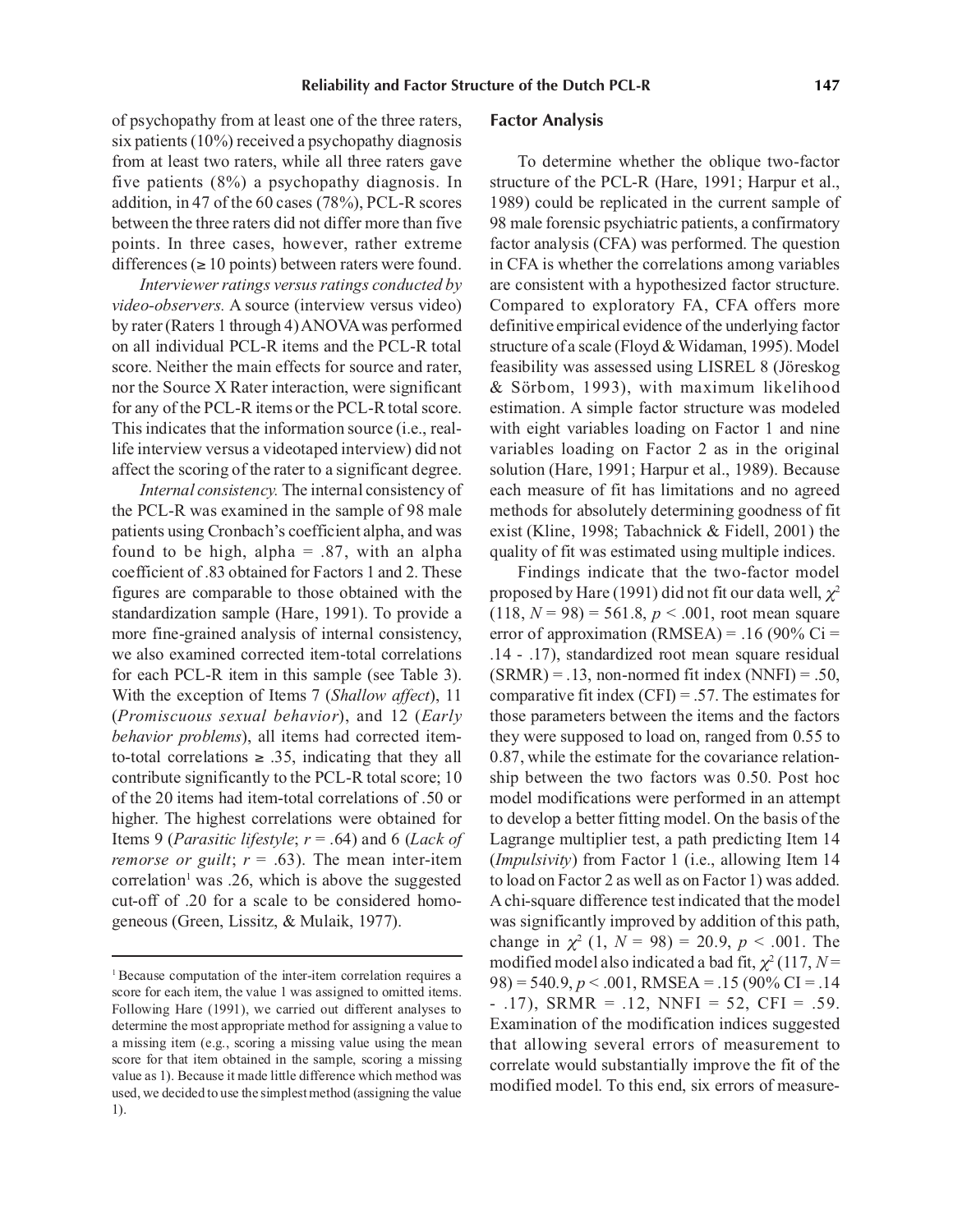ment were allowed to correlate.<sup>2</sup> Although the fit of this revised model was significantly improved, change in  $\chi^2$  (6, *N* = 98) = 102.7, p < .001, the model still did not fit the data,  $\chi^2$  (111, *N* = 98) = 438.2, *p* < .001, RMSEA = .13 (90% CI = .11 - .15), SRMR =  $.11$ , NNFI = 61, CFI = .68.

As the two-factor model did not appear to fit our data, the 13-item model developed by Cooke and Michie (2001) was used in a CFA. A factor structure was modeled with four items loading on the Arrogant and deceitful interpersonal style factor, four items on the factor Deficient affective experience, and five items on the Impulsive and irresponsible behavioral style factor. Examination of the fit statistics revealed that the three-factor model provided a poor fit to the data,  $\chi^2$  (62, *N* = 98) = 433, *p* < .001, RMSEA = .21  $(90\% \text{ CI} = .19 - .23)$ , SRMR =  $.13$ , NNFI =  $.53$ , CFI = .62. Adding additional paths did not significantly improve the model. Also, allowing several errors of measurement to correlate did not result in a good fit of the model to the data.

Given the poor fit of our data to both the twofactor solution of Hare (1991) and the three-factor model developed by Cooke and Michie (2001) using CFA, we decided to investigate the factor structure of the Dutch language version of the PCL-R in the present sample by means of an exploratory principal components analysis (PCA). This analyses would also allow us to compare findings with other European research that examined the PCL-R factor structure with PCA (e.g., Hobson & Shine, 1998; Moltó et al., 2000). Analyses were conducted using SPSS 10.0 for Windows. The analysis revealed six components (factors) with eigenvalues greater than one, accounting for 68% of the total variance. The first two components accounted for 44% of the total variance. Visual inspection of the scree plot (Cattell, 1966) revealed a noticeable eigenvalue drop and leveling off after the second component. The unrotated first PC accounted for 30% of the variance in the PCL-R. The unrotated second PC accounted for 14% of the variance. The remaining factors accounted for 7%, 6%, 6%, and 5% of the variance, respectively, suggesting that a two-factor solution is sufficient for the data of this sample.

We assessed the relative suitability of a twofactor solution using PC extraction and oblimin rotation to account for the fact that the factors produced by the PC analysis were correlated. The results obtained showed a correlation of .25 between the two factors. Table 4 presents the two-factor solution for the present study. Variables are ordered and grouped by size of loadings to facilitate interpretation. Factor 1 consisted of nine items with loadings of .4 or above. The highest loadings were found for Items 14 (*Impulsivity*; .84), 20 (*Criminal versatility*; .78), 3 (*Need for stimulation/proneness to boredom*; .72), 10 (*Poor behavioral controls*; .68), and 15 (*Irresponsibility*; .68). Factor 2 also consisted of nine items with loadings of .4 or above. The highest loadings were found for Items 7 (*Shallow affect*; .71), 8 (*Callous/lack of empathy*; .70), 2 (*Grandiose sense of self worth*, .69), 1 (*Glibness/ superficial charm*; .69), and 5 (*Conning/manipulative*; .66). The Items 11 (*Promiscuous sexual behavior*) and 17 (*Many short-term marital relationships*) did not load on either factor.

#### **DISCUSSION**

The present findings provide initial evidence for the interrater reliability of the Dutch version of the PCL-R. In a sample of 60 forensic psychiatric patients, interrater reliabilities of the individual PCL-R items were demonstrated to be good to excellent. The single measure ICC for the PCL-R total score was .88; for Factor 1, it was .76, and for Factor 2, it was .83. The high levels of reliability found in the present study are consistent with those documented by other researchers. Indeed, cross-cultural research (e.g., Cooke, 1996, 1998; Moltó et al., 2000) supports the reliability of the Hare PCL-R. The reliabilities of the PCL-R items reported in many studies are generally high, although reliability coefficients vary per item, in part depending on the ease with which particular PCL-R items can be rated (Cooke, 1998). Hare et al. (1990) assessed interrater reliability using either a joint interview approach or the second rater observed a videotape of the interview in a large sample of prisoners and forensic psychiatric patients. For subsamples of subjects, ICC coefficients for the

<sup>2</sup> The errors of measurement which were allowed to correlate were chosen on the basis of which items shared content beyond that related to the underlying construct, were as follows: Items 1-2, 2-15, 6-16, 10-14, and 12-18.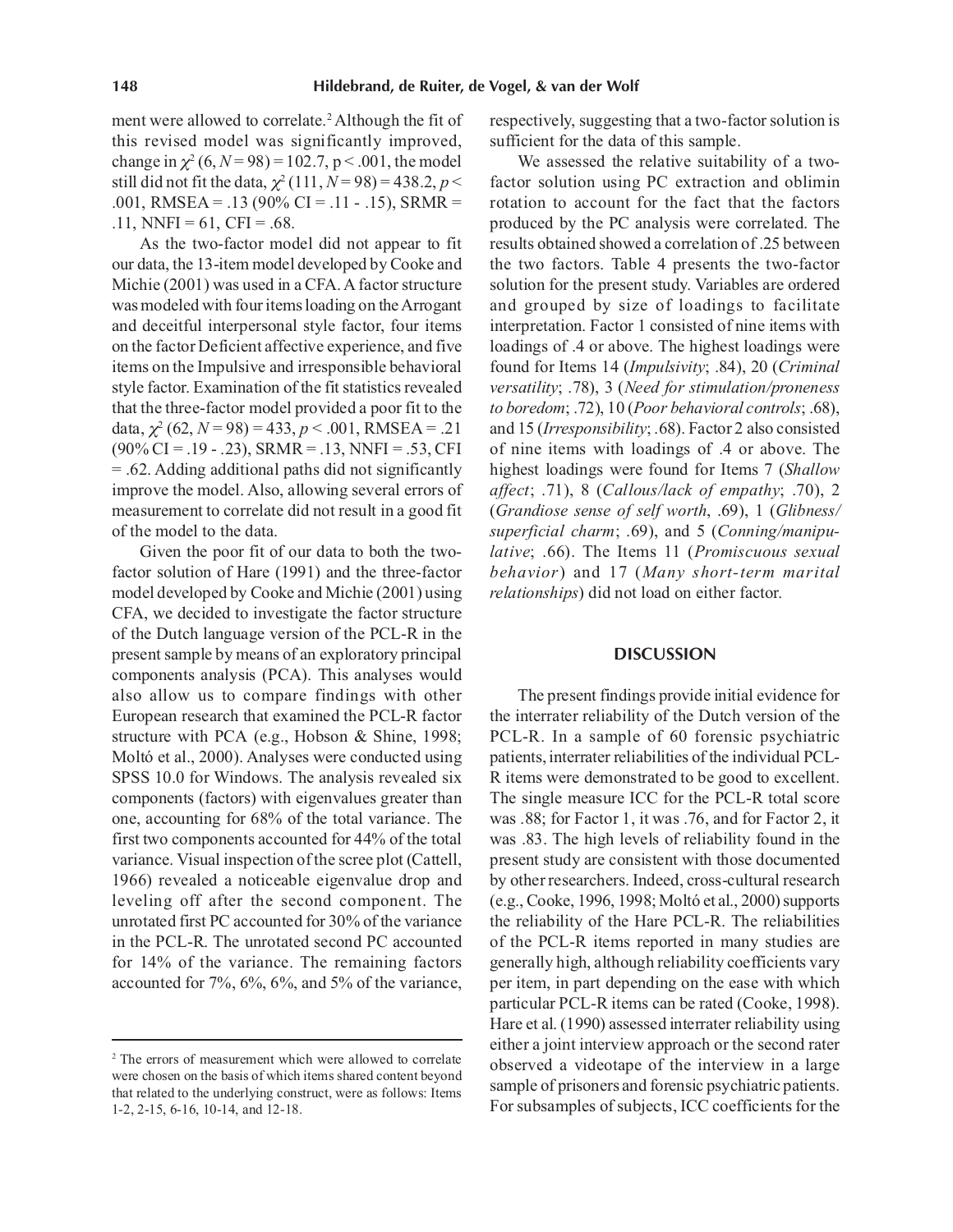Table 4

PCL-R two factor oblique solution (Delta  $= 0$ ; pattern matrix) for a Dutch sample of 98 male forensic psychiatric patients

|                                              |     |          | PCL-R    |  |  |
|----------------------------------------------|-----|----------|----------|--|--|
| Item number and description                  |     | Factor 1 | Factor 2 |  |  |
| 14. Impulsivity                              | (2) | 84       | $-09$    |  |  |
| 20. Criminal versatility                     |     | 78       | 02       |  |  |
| 3. Need for stimulation/proneness to boredom | (2) | 72       | 09       |  |  |
| 10. Poor behavioral controls                 | (2) | 68       | $-04$    |  |  |
| 15. Irresponsibility                         | (2) | 68       | 09       |  |  |
| 12. Early behavior problems                  | (2) | 63       | $-17$    |  |  |
| 18. Juvenile delinquency                     | (2) | 58       | $-06$    |  |  |
| 9. Parasitic lifestyle                       | (2) | 54       | 37       |  |  |
| 19. Revocation of conditional release        | (2) | 52       | $-08$    |  |  |
| 7. Shallow affect                            | (1) | $-25$    | 71       |  |  |
| 8. Callous/lack of empathy                   | (1) | $-02$    | 70       |  |  |
| 2. Grandiose sense of self worth             | (1) | $-09$    | 69       |  |  |
| 1. Glibness/superficial charm                | (1) | 01       | 69       |  |  |
| 5. Conning/manipulative                      | (1) | 10       | 66       |  |  |
| 6. Lack of remorse or guilt                  | (1) | 31       | 58       |  |  |
| 4. Pathological lying                        | (1) | 21       | 58       |  |  |
| 16. Failure to accept responsibility         | (1) | 24       | 52       |  |  |
| 13. Lack of realistic, long-term goals       | (2) | 38       | 46       |  |  |
| 17. Many short-term marital relationships    |     | 35       | 17       |  |  |
| 11. Promiscuous sexual behavior              |     | $-06$    | 32       |  |  |
| Initial eigenvalues                          |     | 6.0      | 2.7      |  |  |
| Percentage of variance                       |     | 30.1     | 13.6     |  |  |

*Note.* PCL-R = Psychopathy Checklist-Revised. This solution was obtained by specifying a two-factor solution. Decimal points are omitted and loadings > 0.4 are in bold; factor denotation from Hare's factor solution as described in the PCL-R manual are in parentheses. A '—' indicates that the item does not load on either factor.

PCL-R total score ranged from .78 to .94 (*M* = .86) for a single rating. In addition, Moltó et al. (2000), using a joint interview approach to assess interrater reliability of the PCL-R in 49 adult male Spanish prisoners, reported ICC coefficients ranging from .87 to .96 for a single rating using a one-way random effects model. Note that we had the disposal of *three* independent PCL-R ratings per patient, which is an extremely thorough examination of interrater reliability, far more thorough than, for example, the often practiced joint-interview approach (Zimmerman,

1994). The categorical diagnosis of PCL-R psychopathy was also reliable (weighted average  $k = .63$ , for simultaneous comparison of three raters). There were considerable differences between the raters with regard to clinical experience, training and background, but this did not result in significant differences in diagnostic reliability, demonstrated by the fact that there was no rater effect.

The Dutch language PCL-R has excellent internal consistency (Cronbach's  $\alpha$  = .88 for the PCL-R total score). This figure is comparable to those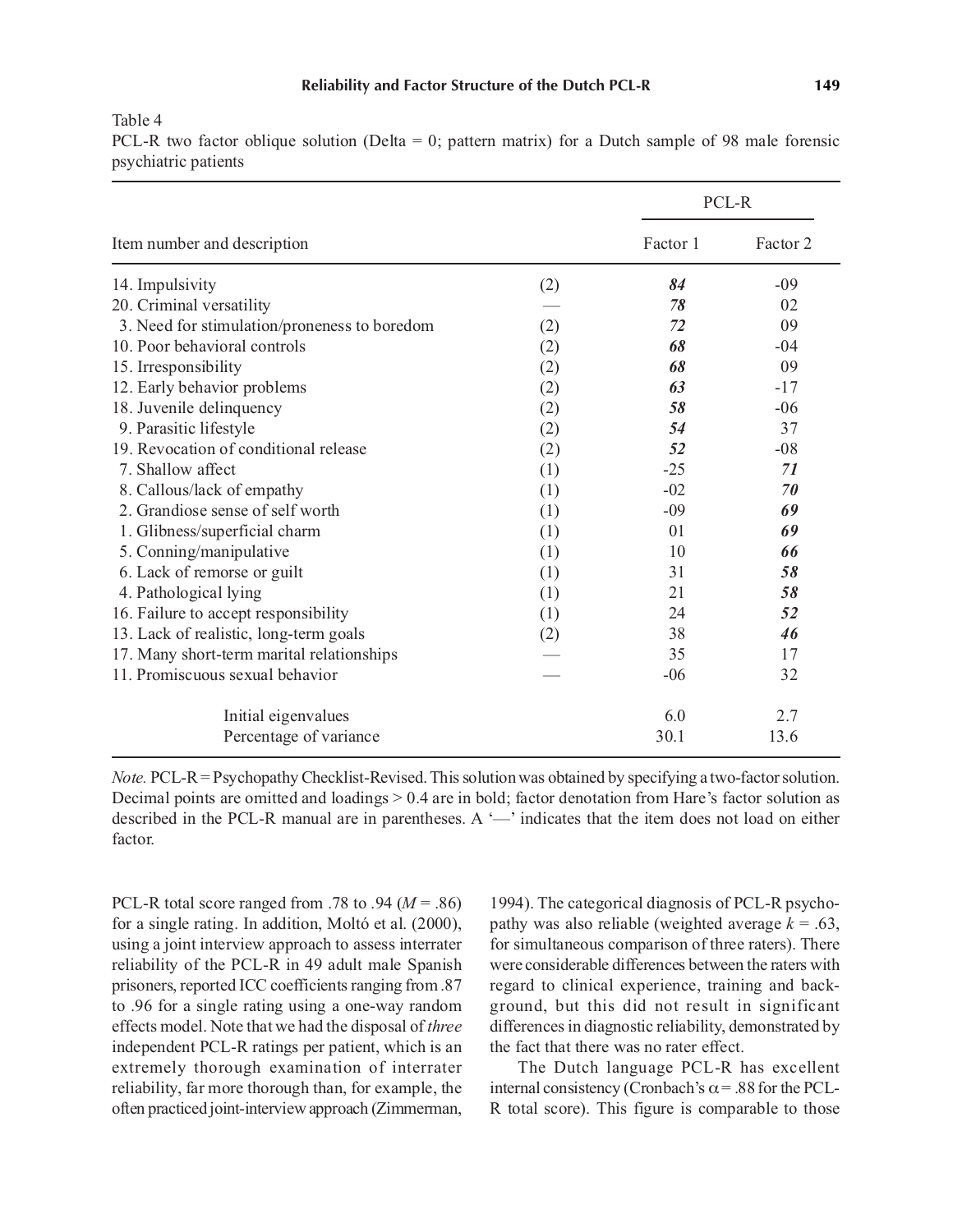obtained in the standardization samples (Hare, 1991). Also, we found adequate item-total correlations. Except for Items 6 (*Lack of remorse or guilt*), 11 (*Promiscuous sexual behavior*), and 12 (*Early behavioral problems*), the corrected item-total correlations were  $\geq$  .35, indicating they all contributed significantly to the PCL-R total score. Both internal consistency and item-total correlations were quite similar to the findings reported by other scholars, for instance, Hare et al. (1990; Cronbach's  $\alpha$  = .88; mean inter-item correlation = .27) and Moltó et al. (2000; Cronbach's a = .85; mean inter-item correlation  $= .22$ ).

With regard to a possible source effect (interview versus video) in rating the PCL-R, it was hypothesized that (particularly) PCL-R Factor 1 items would be susceptible to such an effect. However, we did not find a significant effect of information source on ratings of individual PCL-R items or the total score. We believe that the absence of a difference between interviewer and videotape ratings is most likely due to the fact that the information required to score the PCL-R depends as much on the extensive collateral information available as on the information provided by the interview. It may be that impressions based on real-life interviews do in fact differ from those based on videotaped interviews, because the latter do not include face-to-face interaction. These impressions may influence judgments, particularly on the "soft" Factor 1 items of the PCL-R (Cooke, 1995, p. 111). Thus, variability between raters in their impressions is a possible source of difference, and may negatively affect interrater reliability. Indeed, ICCs of PCL-R Factor 1 items were the lowest of the individual PCL-R items, especially in comparison to several behavioral items (e.g., early behavior problem, juvenile delinquency, criminal versatility). However, many PCL-R items are largely scored on the basis of collateral information (psychiatric or psychological evaluations, and police files), which might 'overrule' the impressions gathered from the interview (either interview or video). This might explain the large overall degree of convergence between video and interviewer ratings, especially because the available file information was quite extensive in this study. Our findings corroborate those of Grann et al. (1998), who demonstrated good reliability between independent clinical PCL-R ratings (based on interview and file information) and

retrospective file-only ratings, in part because the files were of good quality.

The finding that the PCL-R can be scored reliably from a videotaped interview (in combination with collateral information) has some practical implications. If, due to limited resources in a particular (forensic) setting, it is not possible to get two independent PCL-R ratings, a trained rater from a different facility could score the PCL-R on the basis of a videotaped interview, in order to provide the necessary second rating. Furthermore, videotaped interviews could be used in court cases, for example when a second opinion is asked for.

Confirmatory factor analysis showed that both Hare's two-factor model and the three-factor model identified by Cooke and Michie (2001) did not fit our data. Although this study was not intended as a model modification study, we conducted supplementary analyses in an attempt to develop a better fitting model. However, allowing items to load on more than one factor or allowing a number of errors of measurement to correlate did not significantly improve the fit of the models tested. It should be noted that it is difficult to obtain acceptable confirmatory solutions in cases of violation of assumptions, such as small sample size and noninterval scaling of items (Floyd & Widaman, 1995; Hu & Bentler, 1998). Our sample was relatively small, although there is no generally accepted guideline for sample size in case of CFA (Floyd & Widaman, 1995; see also below). Ideally, CFA is performed on interval or quasi-interval scales, for instance 5- or 7-point Likert scales; the PCL-R's 3-point scale does not meet this ideal.

The subsequent exploratory factor analysis yielded an oblique two-factor structure, accounting for 44% of the variance. Our first factor appeared to be similar to Hare's Factor 2. However, some notable differences were found. First, Item 20 (*Criminal versatility*) loaded high on our first factor but did not load on Hare's Factor 2. Second, Item 13 (*Lack of realistic, long-term plans*) did not load on the antisocial lifestyle factor in the present study. Our second factor included the eight items of Hare's Factor 1 plus Item 13 (*Lack of realistic long-term goals*). The Items 11 (*Promiscuous sexual behavior*) and 17 (*Many short-term marital relationships*) did not to load on either factor, as was the case in Hare's two-factor model.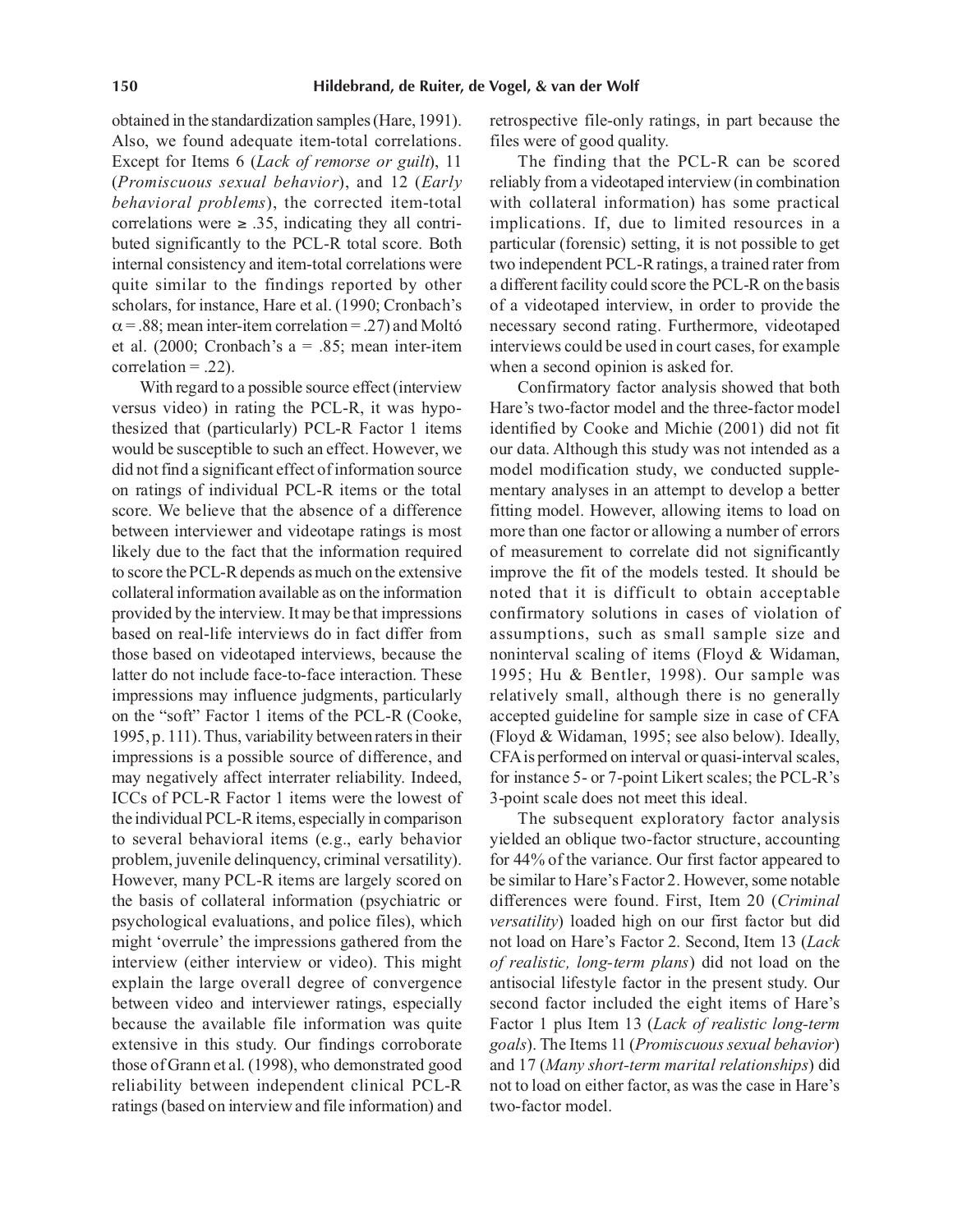Even though the use of confirmatory factor analytic techniques did not result in a replication of Hare's original two-factor model, our exploratory factor analysis pointed—at least to a certain extent to a resemblance between our two-factor solution and Hare's. Several European scholars, employing exclusively exploratory factor analytic techniques, have claimed to find support for Hare's two-factor solution in their data, although some notable differences with the Hare solution exist. Hobson and Shine (1998), for example, examined the PCL-R factor structure in a sample of 104 inmates admitted to Grendon therapeutic prison. Similar to the present findings, and in contrast with Hare's two-factor solution, they found that Item 20 (*Criminal versatility*) loaded high on the antisocial lifestyle factor. Another difference was that Item 11 (*Promiscuous sexual behavior*) loaded on Factor 1 (*Selfish, callous and remorseless use of others*), while this item is not included in the Hare model. Likewise, Moltó et al. (2000), in a sample of 117 Spanish male prison inmates, found that Item 11 loaded significantly on (Hare's) Factor 1. The picture that emerges from these three European studies is that each study on it's own did not provide unequivocal support for Hare's two-factor model. Pooling of these and other European data, to increase sample size, would seem worthwhile, to further examine such fundamental questions as: (1) Which model (the two-factor or the three-factor model) fits the European PCL-R data better, and (2) What is the role of cultural differences (cf. Cooke, 1996, 1998; Cooke & Michie, 2001) in the expression of psychopathic traits?

With regard to ethnic group differences in PCL-R scores, the present study found no difference between White and other subjects. Kosson et al. (1990), using a sample of Black and White inmates, found some race-related differences in PCL-R scores. As Brandt et al. (1997) noted correctly, these differences were quite selective and have not been observed in other studies. Also, Cooke et al. (2001), using IRT methods to analyze PCL-R ratings of Caucasian and African-American adult male offenders, found no evidence of racial differences.

A few methodological limitations of the present study should be mentioned. First, interrater reliability data were available for 60 patients, which may be a relatively small sample size. A larger sample might have increased variability and therefore reliability estimates. At the very least, a larger sample would have resulted in more stable estimates. Second, one may argue that the high levels of interrater reliability found are due to a possible training effect caused by the PCL-R consensus meetings held after the three raters had independently scored the PCL-R for a particular patient. If this were the case, one would expect less divergence (higher levels of reliability) in the second half than in the first half of the series of 60 cases. However, single measure ICC values for the adjusted sum PCL-R total score were .89 for the first 20 of the 60 PCL-R ratings and .90 for the last 20 of the series. A Z test indicated that there was no significant difference between these correlations. Thus, there is no indication for a training effect.

A further limitation includes the small sample size for the study of the factor structure of the PCL-R in relation to the number of variables. However, guidelines for sample size have always been varying, the general rule of thumb being "the more subjects, the better" (Floyd & Widaman, 1995, p. 289). Streiner (1994), for example, recommends adequate solutions would be obtained with five subjects per variable as long as there were about 100 subjects in the sample. Tabachnick and Fidell (2001) suggest using at least 300 cases for factor analysis, which can be problematic in practice. In our hospital, for example, it would take about 10 to 12 years to get 300 newly admitted patients.

To summarize, it can be concluded that the Dutch language version of the PCL-R is a reliable instrument for use with forensic psychiatric patients and that the PCL-R can be applied in the forensic psychiatric population in the Netherlands. The current study did not confirm Hare's two-factor structure nor the three-factor model identified by Cooke and Michie (2001). Exploratory principal components analysis using oblique rotation, however, identified two main factors which were, to a certain extent, comparable to those obtained by Hare (1991) in the standardization samples and in other Western European samples. As the use of the PCL-R is likely to increase in Dutch forensic psychiatric hospitals in the future, there is a need for normative Dutch data and validity research. More research with different, larger samples (e.g., female forensic psychiatric patients, prisoners) is needed to further support the scientific status of the instrument for the Dutch forensic field.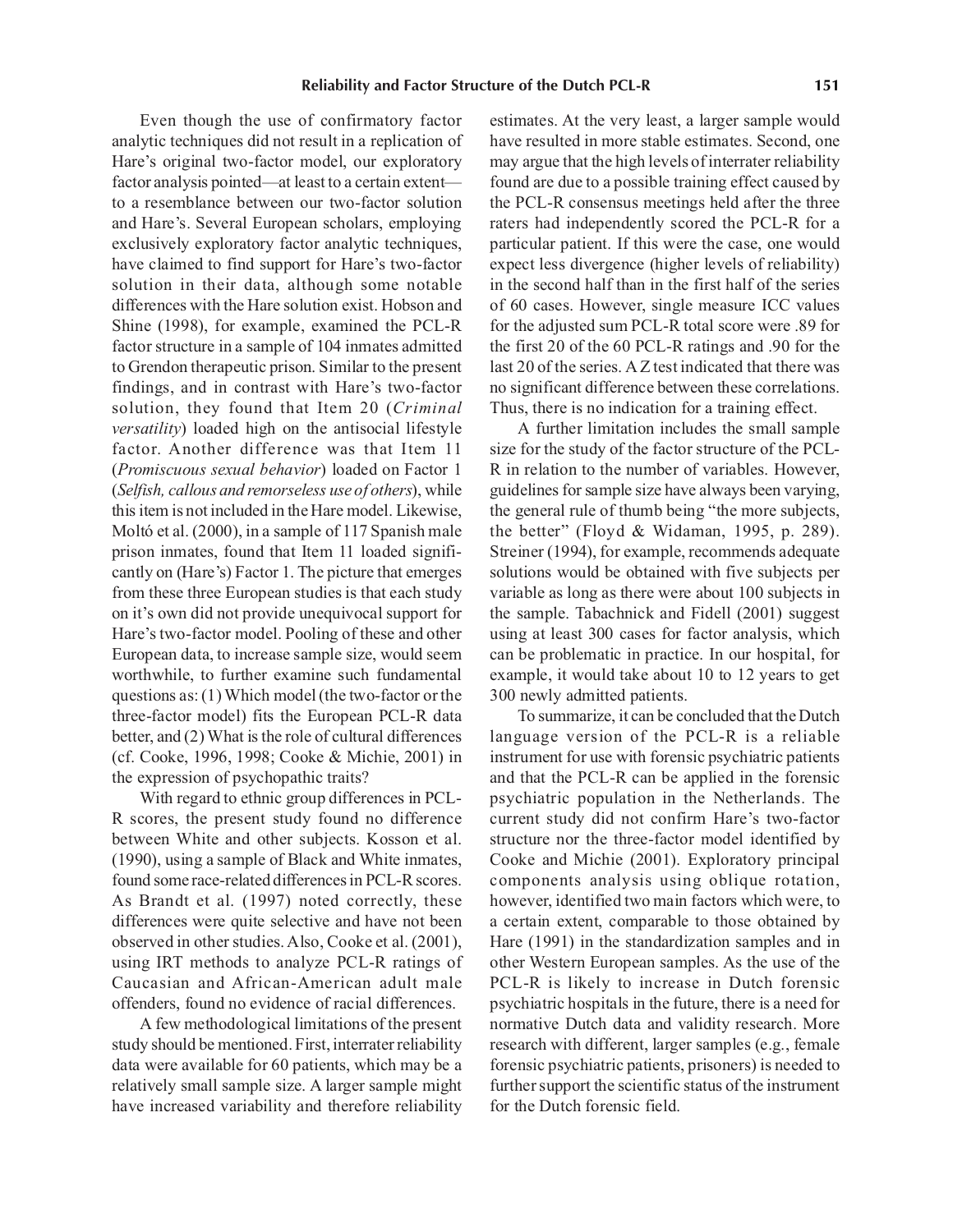#### **REFERENCES**

- Alterman, A.I., Cacciola, J.S., & Rutherford, M.J. (1993). Reliability of the Revised Psychopathy Checklist in substance abuse patients. *Psychological Assessment: A Journal of Consulting and Clinical Psychology*, *5*, 442-448.
- American Psychiatric Association (1987). *Diagnostic and statistical manual of mental disorders* (3rd ed. rev.). Washington, DC: Author.
- American Psychiatric Association (1994). *Diagnostic and* Statistical Manual of Mental Disorders (4th ed.). Washington, DC: Author.
- Ben-Porath, Y.S. (1990). Cross-cultural assessment of personality: The case for replicatory factor analysis. In J.N. Butcher & C.D. Spielberger (Eds.), *Advances in personality assessment* (Vol. 8, pp. 27-48). Hillsdale, NJ: Erlbaum.
- Brandt, J.R., Kennedy, W.A., Patrick, C.J., & Curtin, J.J. (1997). Assessment of psychopathy in a population of incarcerated adolescent offenders. *Psychological Assessment*, *9*, 429- 435.
- Brink, van den W., & Jong, de C.A.J. (1992). *De Nederlandse versie van het Structured Interview for DSM-III-R Personality Disorders*[The Dutch version of the Structured interview for DSM-III Personality Disorders]. Eindhoven, the Netherlands: Instituut voor Verslavingszorg Brabant
- Cattell, R.B. (1966). The scree test for the number of factors. *Multivariate Behavioral Research*, *1*, 245-276.
- Cleckley, H. (1941). *The mask of sanity*. St. Louis, MO: Mosby.
- Cleckley, H. (1976). *The mask of sanity* (5<sup>th</sup> ed.). St. Louis, MO: Mosby.
- Cohen, J. (1980). A coefficient of agreement for nominal scales. *Education and Psychological Measurement, 1*, 37-46.
- Cohen, J. (1988). *Statistical power analysis for the behavioral sciences* (2nd ed.). Hillsdale, NJ: Erlbaum.
- Cooke, D.J. (1995). Psychopathic disturbance in the Scottish prison population: The cross-cultural generalizability of the Hare Psychopathy Checklist. *Psychology, Crime, and Law, 2*, 101-108.
- Cooke, D.J. (1996). Psychopathic personality in different cultures: What do we know? What do we need to find out? *Journal of Personality Disorders*, *10*, 23-40.
- Cooke, D.J. (1998). Psychopathy across cultures. In D.J. Cooke, A.E. Forth, & R.D. Hare (Eds.), *Psychopathy: Theory, research, and implications for society* (pp. 13-45). Dordrecht, the Netherlands: Kluwer.
- Cooke, D.J., & Michie, C. (1997). An item response theory evaluation of Hare's Psychopathy Checklist. *Psychological Assessment, 9*, 2-13.
- Cooke, D.J., & Michie, C. (2001). Refining the construct of psychopathy: Towards a hierarchical model. *Psychological Assessment*, *13*, 171-188.
- Cooke, D.J., Kosson, D., & Michie, C. (2001). Psychopathy and ethnicity: Structural, item and test generalizability of the Psychopathy Checklist-Revised (PCL-R) in Caucasian and African-American participants. *Psychological Assessment*, *13*, 531-542.
- Cooke, D.J., & Michie, C., Hart, S.D., & Hare, R.D. (1999). Evaluating the Screening Version of the Hare Psychopathy Checklist—Revised: An item response theory analysis. *Psychological Assessment*, *11*, 3-13.
- Craft, M.J. (1965). *Ten studies into psychopathic personality*. Bristol: John Wright.
- Darke, S., Kaye, S., Finlay-Jones, & Hall, W. (1998). Factor structure of psychopathy among methadone maintenance patients. *Journal of Personality Disorders*, *12*, 162-171.
- Dolan, B., & Coid, J. (1993). *Psychopathic and antisocial personality disorders: Treatment and research issues*. London: Gaskell.
- Fleiss, J.L. (1986). *The design and analysis of clinical experiments*. New York: Wiley.
- Floyd, F.J., & Widaman, K.F. (1995). Factor analysis in the development and refinement of clinical assessment instruments. *Psychological Assessment*, *7*, 286-299.
- Forth, A.E., Brown, S.L., Hart, S.D., & Hare, R.D. (1996). The assessment of psychopathy in male and female noncriminals: Reliability and validity. *Personality and Individual Differences, 20*, 531-543.
- Forth, A.E., & Burke, E. (1998). Psychopathy in adolescence: Assessment, violence, and developmental precursors. In D.J. Cooke, A.E. Forth, & R.D. Hare (Eds.), *Psychopathy: Theory, research, and implications for society* (pp. 205- 229). Dordrecht, the Netherlands: Kluwer.
- Forth, A.E., & Mailloux, D.L. (2000). Psychopathy in youth: What do we know? In C.B. Gacono (Ed.), *The clinical and forensic assessment of psychopathy: A practitioner's guide* (pp. 25-54). Mahwah, NJ: Erlbaum.
- Grann, M., Långström, N., Tengström, A., & Stålenheim, E.G. (1998). Reliability of file-based retrospective ratings of psychopathy with the PCL-R. *Journal of Personality Assessment, 70*, 416-426.
- Green, S.B., Lissitz, R.W., & Mulaik, S.A. (1977). Limitations of coefficient alpha as an index of unidimensionality. *Educational and Psychological Measurement, 37*, 827-838.
- Haapasalo, J., & Pulkkinen, L. (1992). The Psychopathy Checklist and non-violent offender groups. *Criminal Behaviour and Mental Health*, *2*, 315-328.
- Hare, R.D. (1970). *Psychopathy: Theory and research*. New York: Wiley.
- Hare, R.D. (1980). A research scale for the assessment of psychopathy in criminal populations. *Personality and Individual Differences, 1*, 111-119.
- Hare, R.D. (1991). *The Hare Psychopathy Checklist-Revised*. Toronto, Ontario: Multi-Health Systems.
- Hare, R.D. (1996). Psychopathy: A clinical construct whose time has come. *Criminal Justice and Behavior, 23*, 25-54.
- Hare, R.D. (1998). The Hare PCL-R: Some issues concerning its use and misuse. *Legal and Criminological Psychology, 3*, 99-119.
- Hare, R.D., Harpur, T.J., Hakstian, A.R., Forth, A.E., Hart, S.D., & Newman, J.P. (1990). The Revised Psychopathy Checklist: Descriptive statistics, reliability, and factor structure. *Psychological Assessment: A Journal of Consulting and Clinical Psychology, 2*, 338-341.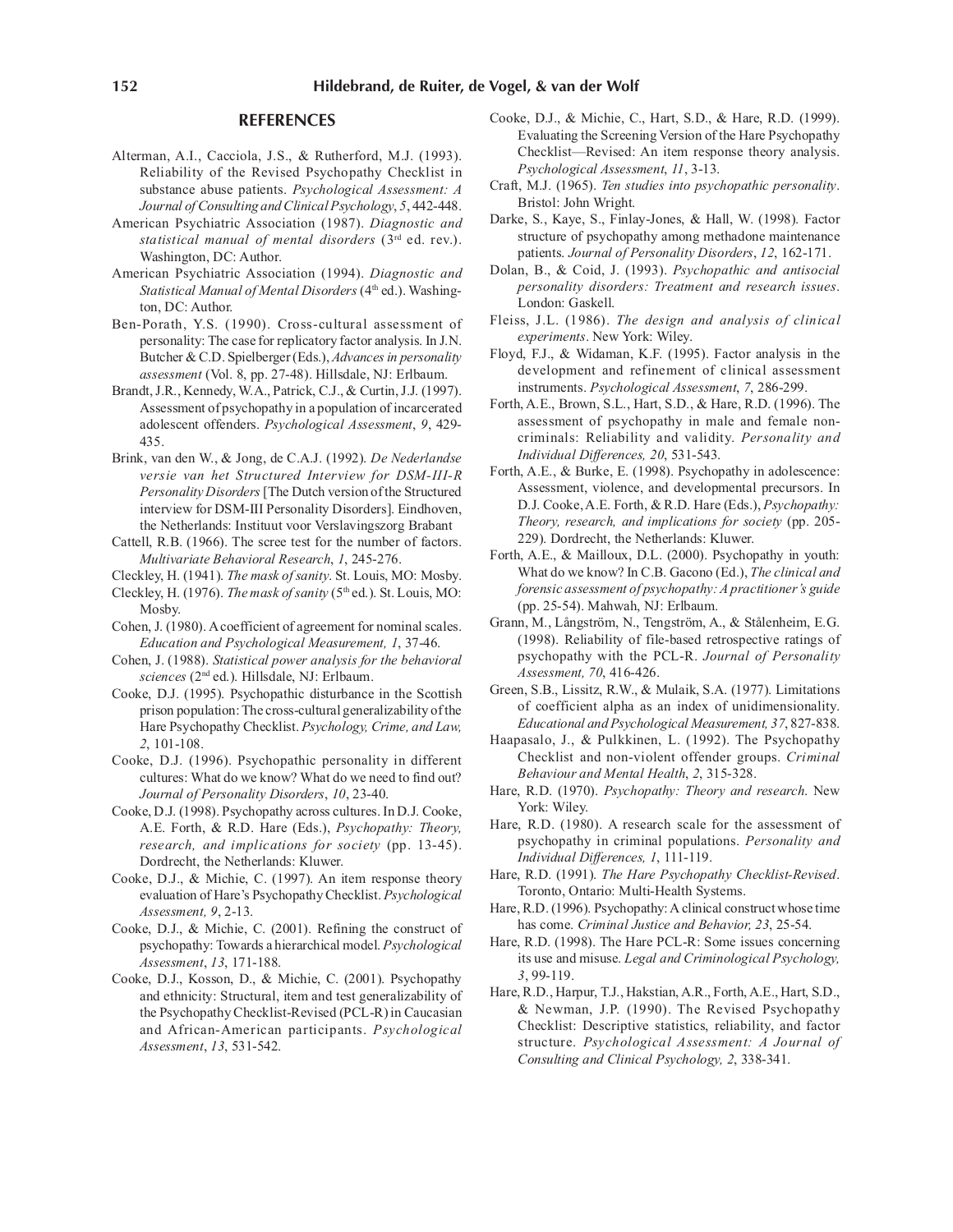- Harpur, T.J., Hakstian, R., & Hare, R.D. (1988). Factor structure of the Psychopathy Checklist. *Journal of Consulting and Clinical Psychology, 56*, 741-747.
- Harpur, T.J., Hare, R.D., & Hakstian R. (1989). Two-factor conceptualization of psychopathy: Construct validity and assessment implications. *Psychological Assessment: A Journal of Consulting and Clinical Psychology, 1*, 6-17.
- Hart, S.D. (1998). The role of psychopathy in assessing risk for violence: Conceptual and methodological issues. *Legal and Criminological Psychology, 3*, 121-137.
- Hart, S.D., & Hare, R.D. (1989). Discriminant validity of the Psychopathy Checklist in a forensic psychiatric population. *Psychological Assessment: A Journal of Consulting and Clinical Psychology, 1*, 211-218.
- Hart, S.D., & Hare, R.D. (1997). Psychopathy: Assessment and association with criminal conduct. In D.M. Stoff, J. Breiling, & J. Maser (Eds.), *Handbook of antisocial behavior* (pp. 22-35). New York: Wiley.
- Hemphill, J.F., Hare, R.D., & Wong, S. (1998). Psychopathy and recidivism: A review. *Legal and Criminological Psychology, 3*, 139-170.
- Hobson, J., & Shine, J. (1998). Measurement of psychopathy in a UK prison population referred for long-term psychotherapy. *British Journal of Criminology*, *38*, 504-515.
- Jong, de C.A.J., Derks, F.C.H., Oel, van C.J., & Rinne, Th. (1997). *Gestructureerd Interview voor de DSM-IV Persoonlijkheidsstoornissen* [Structured Interview for DSM-IV Personality Disorders]. Sint Oedenrode, the Netherlands: Stichting Verslavingszorg Oost Brabant.
- Jöreskog, K.G., & Sörbom, D. (1993). *Lisrel 8: Structural equation modeling with the SIMPLIS command language*. Chicago: Scientific Software.
- Kline, R.B. (1998). *Principles and practice of structural equation modeling*. New York: Guilford.
- Klinteberg, B. af, Humble, K., & Schalling, D. (1992). Personality and psychopathy of males with a history of early criminal behaviour. *European Journal of Personality, 6*, 245-266.
- Kosson, D.S., Smith, S.S., & Newman, J.P. (1990). Evaluating the construct validity of psychopathy in Black and White male inmates: Three preliminary studies. *Journal of Abnormal Psychology, 3*, 250-259.
- Marle, van H.J.C. (2002). The Dutch Entrustment Act (TBS): Its principles and innovations. *International Journal of Forensic Mental Health*, *1*, 83-92.
- McCord, W., & McCord, J. (1964). *The psychopath: An essay on the criminal mind*. Princeton, NJ: Van Nostrand.
- McDermott, P.A., Alterman, A.I., Cacciola, J.S., Rutherford, M.J., Newman, J.P., & Mulholland, J.P. (2000). Generality of Psychopathy Checklist-Revised factors over prisoners and substance-dependent patients. *Journal of Consulting and Clinical Psychology*, *68*, 181-186.
- McGraw, K.O., & Wong, S.P. (1996). Forming inferences about some intraclass correlation coefficients. *Psychological Methods*, *1*, 30-46.
- Moltó, J., Poy, R., & Torrubia, R. (2000). Standardization of the Hare Psychopathy Checklist-Revised in a Spanish prison sample. *Journal of Personality Disorders, 14*, 84-96.
- O'Kane, A., Fawcett, D., & Blackburn, R. (1996). Psychopathy and moral reasoning: A comparison of two classifications. *Personality and Individual Differences*, *20*, 505-514.
- Pfohl, B., Blum, N., & Zimmerman, M. (1995). *Structured Interview for DSM-IV Personality* (DSM-IV). Iowa City: Department of Psychiatry, University of Iowa .
- Pfohl, B., Blum, N., & Zimmerman, M., & Stangl, D. (1989). *Structured Interview for DSM-III-R Personality* (SIDP-R). Iowa City: Department of Psychiatry, University of Iowa.
- Raine, A. (1985). A psychometric assessment of Hare's checklist for psychopathy on an English prison population. *British Journal of Clinical Psychology*, *24*, 247-258.
- Rasmussen K., Storsæter O., & Levander S. (1999). Personality disorders, psychopathy, and crime in a Norwegian prison population. *International Journal of Law and Psychiatry*, *22*, 91-97.
- Ruiter, de C., & Hildebrand, M. (in press). The dual nature of forensic psychiatric practice: Risk assessment and management under the Dutch TBS-order. In P.J. van Koppen & S.D. Penrod (Eds.), *Adversarial versus inquisitorial justice: Psychological perspectives on criminal justice systems.* New York: Kluwer/Plenum.
- Rutherford, M.J., Cacciola, J.S., Alterman, A.I., & McKay, J.R. (1996). Reliability and validity of the Revised Psychopathy Checklist in women methadone patients. *Assessment, 3*, 43-54.
- Salekin, R.T., Rogers, R., & Sewell, K.W. (1996). A review and meta-analysis of the Psychopathy Checklist and Psychopathy Checklist-Revised: Predictive validity of dangerousness. *Clinical Psychology: Science and Practice, 3*, 203- 215.
- Salekin, R.T., Rogers, R., & Sewell, K.W. (1997). Construct validity of psychopathy in a female offender sample: A multitrait-multimethod evaluation. *Journal of Abnormal Psychology, 106*, 576-585.
- Shrout, P.E., & Fleiss, J.L. (1979). Intraclass correlation: Uses in assessing rater reliability. *Psychological Bulletin, 86*, 420-428.
- Shrout, P.E., Spitzer, R.L., & Fleiss, J.L. (1987). Quantifications in psychiatric diagnosis revisited. *Archives of General Psychiatry, 44*, 172-177.
- Silverthorn, P., & Frick, P.J. (1997). Developmental pathways to antisocial behavior: The delayed-onset pathways in girls. *Development and Psychopathology*, *11*, 101-126.
- Streiner, D.L. (1994). Figuring out factors: The use and misuse of factor analysis. *Canadian Journal of Psychiatry*, *39*, 135- 140.
- Tabachnick, B.G., & Fidell, L.S. (2001). *Using multivariate* statistics (4<sup>th</sup> ed.). Boston: Allyn and Bacon.
- Templeman, R., & Wong, S. (1984). Determining the factor structure of the Psychopathy Checklist: A converging approach. *Multivariate Experimental Clinical Research*, *10*, 157-166.
- Tengström, A., Grann, M., Långström, N., & Kullgren, G. (2000). Psychopathy (PCL-R) as a predictor of violent recidivism among criminal offenders with schizophrenia. *Law and Human Behavior, 24*, 45-58.